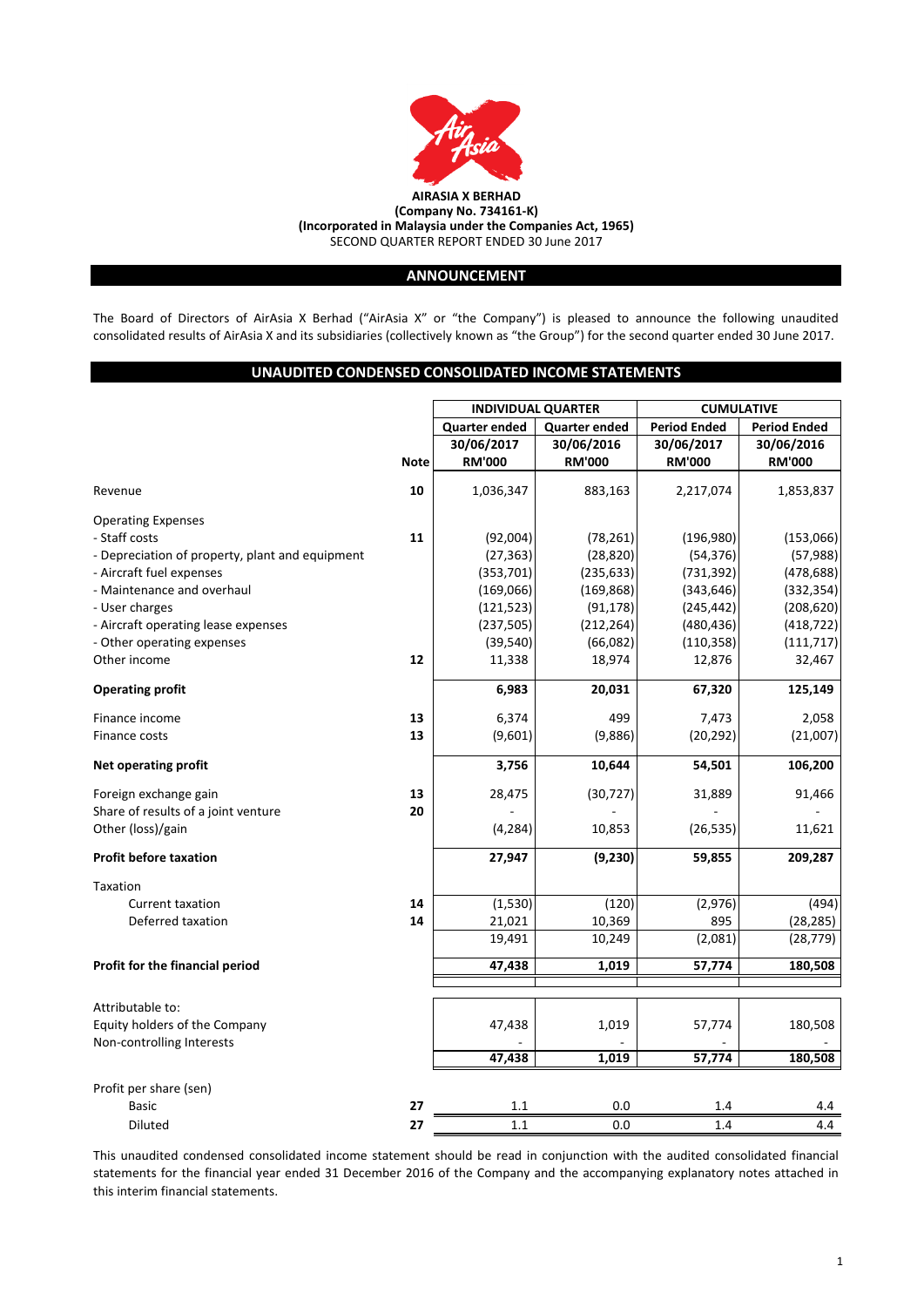

#### **AIRASIA X BERHAD (Company No. 734161-K) (Incorporated in Malaysia under the Companies Act, 1965)** SECOND QUARTER REPORT ENDED 30 June 2017

# **UNAUDITED CONDENSED CONSOLIDATED STATEMENTS OF COMPREHENSIVE INCOME**

|                                                               |             | <b>INDIVIDUAL QUARTER</b> |                      | <b>CUMULATIVE</b>   |               |  |
|---------------------------------------------------------------|-------------|---------------------------|----------------------|---------------------|---------------|--|
|                                                               |             | <b>Quarter ended</b>      | <b>Quarter ended</b> | <b>Period Ended</b> |               |  |
|                                                               |             | 30/06/2017                | 30/06/2016           | 30/06/2017          | 30/06/2016    |  |
|                                                               | <b>Note</b> | <b>RM'000</b>             | <b>RM'000</b>        | <b>RM'000</b>       | <b>RM'000</b> |  |
|                                                               |             |                           |                      |                     |               |  |
| Profit for the financial period                               |             | 47,438                    | 1,019                | 57,774              | 180,508       |  |
| Other comprehensive income/(loss)                             |             |                           |                      |                     |               |  |
| Cash flow hedges                                              |             | (38, 713)                 | 101,962              | (118, 745)          | 129,038       |  |
| Foreign currency translation differences                      |             | (78)                      | 10                   | 50                  | (129)         |  |
|                                                               |             |                           |                      |                     |               |  |
| Total comprehensive income/(loss)<br>for the financial period |             | 8,647                     | 102,991              | (60, 921)           | 309,417       |  |
|                                                               |             |                           |                      |                     |               |  |
| Total comprehensive income/(losses) attributable              |             |                           |                      |                     |               |  |
| To equity holder of the company                               |             | 8,647                     | 102,991              | (60, 921)           | 309,417       |  |
| Non-controlling interest                                      |             |                           |                      |                     |               |  |
|                                                               |             |                           |                      |                     |               |  |
| Total comprehensive income/(loss)                             |             |                           |                      |                     |               |  |
| for the financial period                                      |             | 8,647                     | 102,991              | (60, 921)           | 309,417       |  |
|                                                               |             |                           |                      |                     |               |  |

This unaudited condensed consolidated income statement should be read in conjunction with the audited consolidated financial statements for the financial year ended 31 December 2016 of the Company and the accompanying explanatory notes attached in this interim financial statements.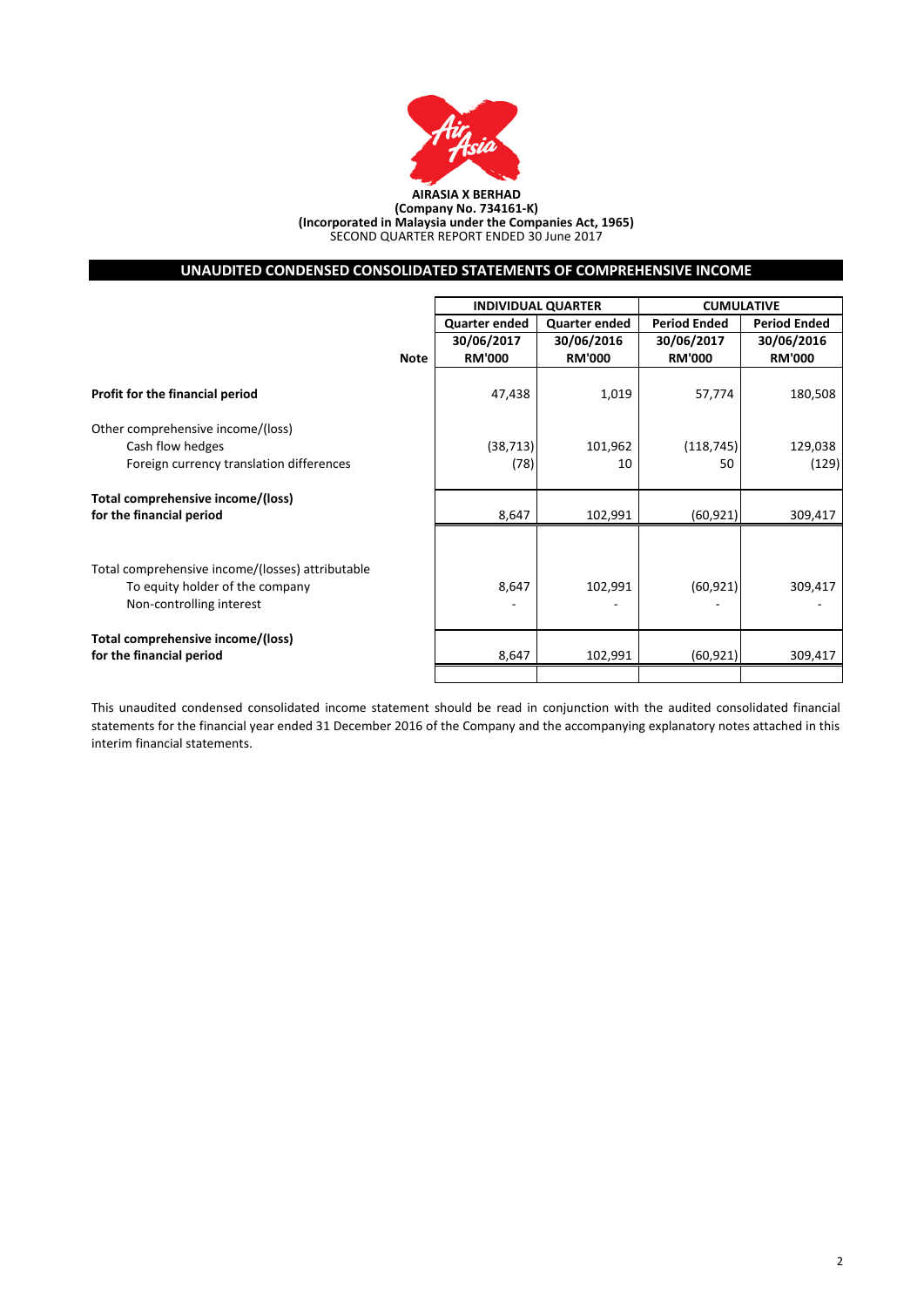

SECOND QUARTER REPORT ENDED 30 June 2017 **(Company No. 734161-K) (Incorporated in Malaysia under the Companies Act, 1965)**

**UNAUDITED CONDENSED CONSOLIDATED STATEMENT OF FINANCIAL POSITION**

# **30/06/2017 31/12/2016 Note RM'000 RM'000 NON-CURRENT ASSETS** Property, plant and equipment **16** 1,529,426 1,529,426 1,568,493 Deferred tax assets **14** 493,749 492,854 **Deposits on aircraft purchases 17** 135,873 136,791 136,791 Other deposits and prepayments **18** 1,118,177 1,118,177 1,107,800 Amount due from a joint venture 63,870  $\sim$  53,870 Investment in an associate **19** - - Investment in a joint venture **20**  $\sim$  20 3,331,095 3,305,938 **CURRENT ASSETS Derivative financial instruments 24**  $\overline{a}$ Inventories  $12,920$   $14,151$ Receivables and prepayments **21** 226,888 285,084 Amount due from related parties 61,561 51,561 51,561 Amount due from a joint venture 117,876 112,816 Amount due from an associate 69,590 69,590 69,590 69,590 69,590 69,590 69,590 69,590 69,590 69,590 69,590 69,590 69,590 69,590 69,590 69,590 69,590 69,590 69,590 69,590 69,590 69,590 69,590 69,590 69,590 69,590 69,590 69,5 Derivative financial instruments **24** - 134,735 Tax recoverable  $1,613$ Deposits, cash and bank balances **22** 403,266 422,021 856,746 1,091,571 Non-current assets held for sale 59,110 92,781 **23** 915,856 1,184,352 **CURRENT LIABILITIES** Sales in advance 2008 712,207 and 2008 712,726 712,726 715,207 715,207 and 2008 715,207  $\sim$  715,207  $\sim$  715,207  $\sim$  715,207  $\sim$  716,207  $\sim$  716,207  $\sim$  716,207  $\sim$  716,207  $\sim$  716,207  $\sim$  716,207  $\sim$  716,207  $\sim$ Derivative financial instruments **24** 10,545 -Trade and other payables **25** 847,979 878,246 Amounts due to related parties 25,256 Borrowings **26** 199,353 208,238 1,791,896 1,826,947 **Net Current Liabilities** (876,040) (642,595) Borrowings **26** 811,784 952,088 Other payables and accruals **25** 654,370 654,370 1,458,971 1,606,458 996,084 1,056,885 **CAPITAL AND RESERVES** Share capital 1,534,043 622,222 Share premium and the state of the state of the state of the state of the state of the state of the state of the state of the state of the state of the state of the state of the state of the state of the state of the state Warrant reserve 62,222 62,222 62,222 62,222 62,222 62,222 62,222 62,222 62,222 62,222 62,222 62,222 62,222 62,222 62,222 62,222 62,222 62,222 62,222 62,222 62,222 62,222 62,222 62,222 62,222 62,222 62,222 62,222 62,222 62, Currency translation reserve 295 195 Accumulated losses (590,941) (648,715) Other reserves (9,485) 109,140 **Shareholders' equity** 1,056,885 **Unaudited As At Audited As At**

This unaudited condensed consolidated statement of financial position should be read in conjunction with the audited consolidated financial statements for the financial year ended 31 December 2016 of the Company and the accompanying explanatory notes attached in this interim financial statements.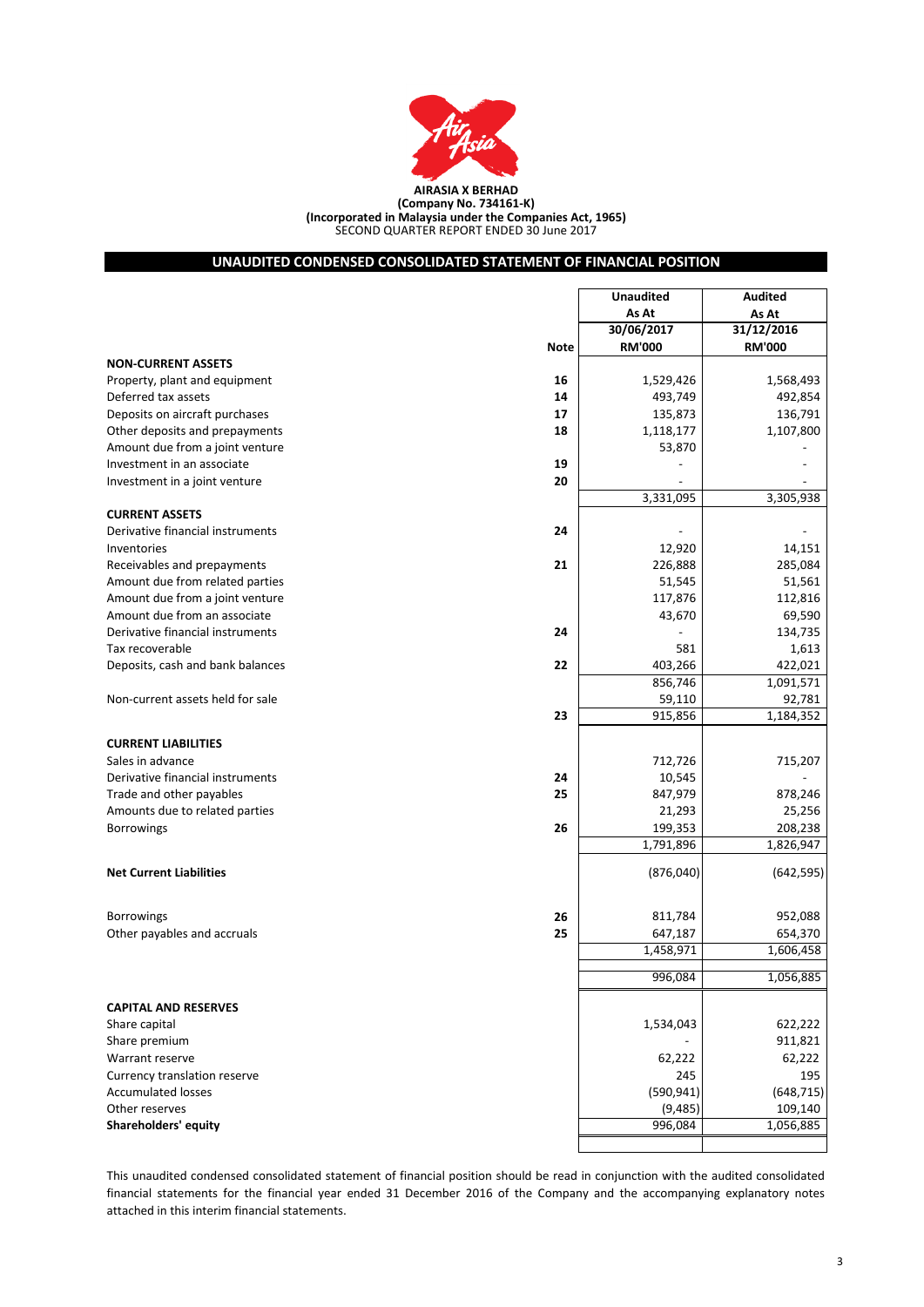

| UNAUDITED CONDENSED CONSOLIDATED STATEMENT OF CASH FLOWS       |                                   |                                   |
|----------------------------------------------------------------|-----------------------------------|-----------------------------------|
|                                                                | <b>Period Ended</b><br>30/06/2017 | <b>Period Ended</b><br>30/06/2016 |
| <b>Note</b>                                                    | <b>RM'000</b>                     | <b>RM'000</b>                     |
| <b>CASH FLOWS FROM OPERATING ACTIVITIES</b>                    |                                   |                                   |
| Profit before tax                                              | 59,855                            | 209,287                           |
| Adjustments:                                                   |                                   |                                   |
| Property, plant and equipment                                  |                                   |                                   |
| - Depreciation                                                 | 54,376                            | 57,988                            |
| Finance cost                                                   | 20,292                            | 21,007                            |
| Interest income                                                | (7, 473)                          | (2,058)                           |
| (Write back)/Impairment of receivables                         |                                   | (124)                             |
| Fair value loss/(gain) on derivative financial instruments     | 26,535                            | (11,621)                          |
| Share option expense                                           | 120                               | 242                               |
| Net unrealised foreign exchange gains                          | (66, 838)                         | (72, 615)                         |
|                                                                | 86,868                            | 202,106                           |
| Changes in working capital:                                    |                                   |                                   |
| Inventories                                                    | 1,232                             | (7, 839)                          |
| Receivables, prepayments and other deposits                    | 25,008                            | (100, 549)                        |
| Related parties balances                                       | 32,320                            | (69, 469)                         |
| Trade and other payables                                       | (7,886)                           | 5,443                             |
| Sales in advance                                               | (2,481)                           | 81,307                            |
| <b>Cash from operations</b>                                    | 135,061                           | 110,999                           |
| Interest paid                                                  | (20, 969)                         | (23, 598)                         |
| Interest received                                              | 2,369                             | 2,058                             |
| Tax paid                                                       | (197)                             | (531)                             |
| Net cash generated from/(used in) operating activities         | 116,263                           | 88,928                            |
| <b>CASH FLOWS FROM INVESTING ACTIVITIES</b>                    |                                   |                                   |
| Property, plant and equipment                                  |                                   |                                   |
| - Additions                                                    | (17, 776)                         | (1,461)                           |
| - Proceeds from disposal                                       |                                   | 2,287                             |
| Deposits placed on aircraft purchases                          |                                   | 508                               |
| Net cash (used in)/generated from investing activities         | (17, 776)                         | 1,334                             |
| <b>CASH FLOWS FROM FINANCING ACTIVITIES</b>                    |                                   |                                   |
| Repayments of borrowings                                       | (102, 140)                        | (116, 656)                        |
| Deposits pledged as securities                                 | 5,468                             | 17,166                            |
| Net cash used in financing activities                          | (96, 673)                         | (99, 490)                         |
| NET DECREASE FOR THE FINANCIAL PERIOD                          | 1,815                             | (9,228)                           |
| <b>CURRENCY TRANSLATION DIFFERENCES</b>                        | (15, 102)                         | (2, 239)                          |
| CASH AND CASH EQUIVALENTS AT BEGINNING OF THE FINANCIAL PERIOD | 382,406                           | 252,347                           |
| CASH AND CASH EQUIVALENTS AT END OF THE FINANCIAL PERIOD<br>22 | 369,119                           | 240,880                           |

This unaudited condensed consolidated statement of cash flow should be read in conjunction with the audited consolidated financial statements for the financial year ended 31 December 2016 of the Company and the accompanying explanatory notes attached in this interim financial statements.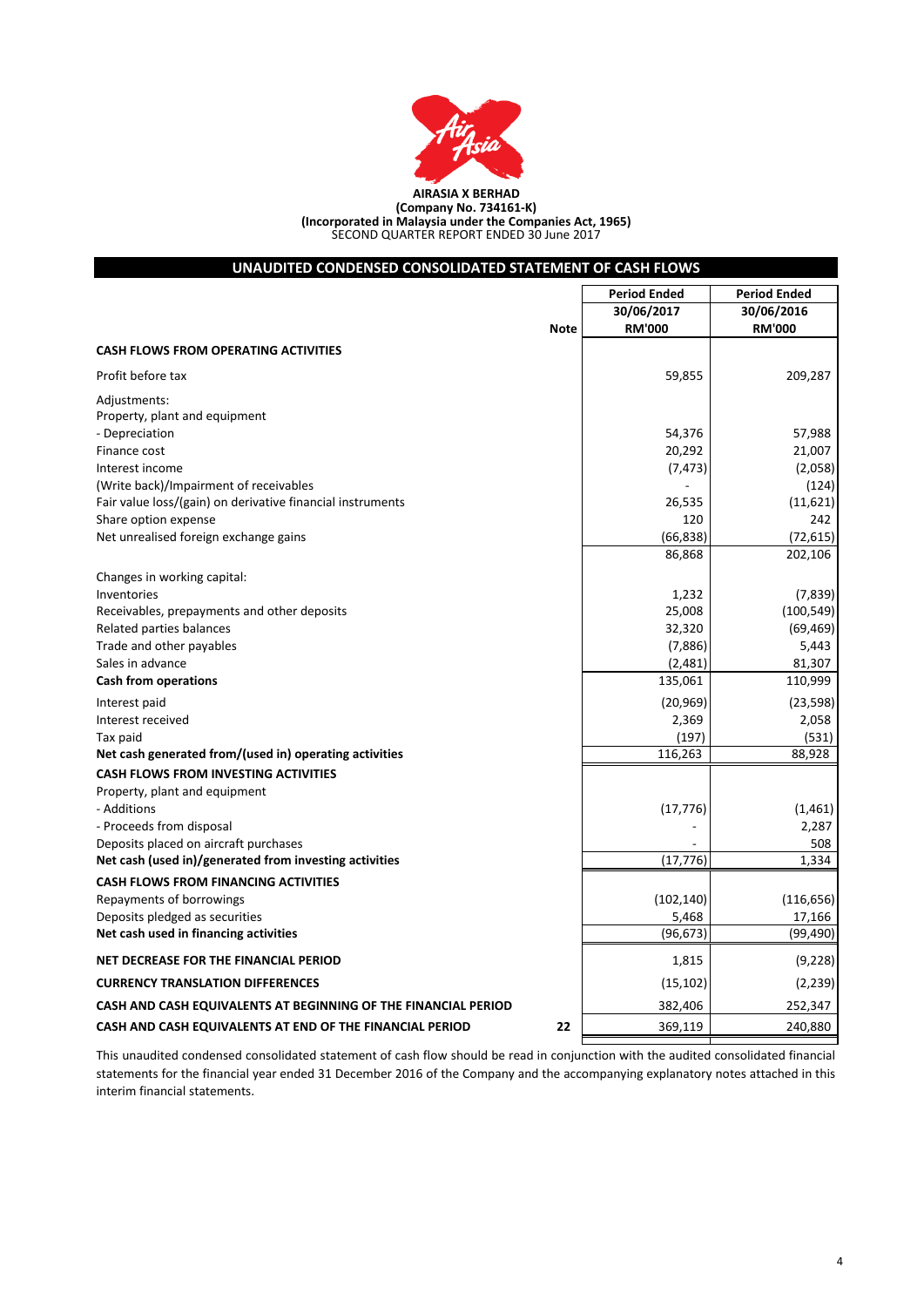

# **UNAUDITED CONDENSED CONSOLIDATED STATEMENT OF CHANGES IN EQUITY**

|                                       |                          | <b>Issued and fully paid</b> |                          |                          |                          |         |                          |               |               |                          |               |
|---------------------------------------|--------------------------|------------------------------|--------------------------|--------------------------|--------------------------|---------|--------------------------|---------------|---------------|--------------------------|---------------|
|                                       |                          | ordinary shares              |                          |                          |                          |         |                          |               |               |                          |               |
|                                       |                          | of RM0.15 each               |                          |                          |                          |         |                          |               |               |                          |               |
|                                       |                          |                              |                          |                          | <b>Cash Flow</b>         |         | Currency                 |               |               | <b>Non</b>               |               |
|                                       | <b>Number</b>            | <b>Nominal</b>               | Share                    | Warrant                  | Hedge                    | Other   | <b>Translation</b>       | Accumulated   |               | controlling              | <b>Total</b>  |
|                                       | of shares                | Value                        | Premium                  | Reserve                  | Reserve                  | Reserve | <b>Reserve</b>           | Losses        | <b>Total</b>  | interest                 | <b>Equity</b> |
|                                       | '000                     | <b>RM'000</b>                | <b>RM'000</b>            | <b>RM'000</b>            | <b>RM'000</b>            |         | <b>RM'000</b>            | <b>RM'000</b> | <b>RM'000</b> | <b>RM'000</b>            | <b>RM'000</b> |
| At 1 January 2017                     | 4,148,148                | 622,222                      | 911,821                  | 62,222                   | 106,582                  | 2,558   | 195                      | (648, 715)    | 1,056,885     |                          | 1,056,885     |
| Transfer to no-par value regime       |                          | 911,821                      | (911, 821)               |                          |                          |         |                          |               |               |                          |               |
| Net profit for the financial period   | $\overline{\phantom{a}}$ |                              |                          | $\overline{\phantom{a}}$ |                          |         | $\overline{\phantom{a}}$ | 57,774        | 57,774        |                          | 57,774        |
| Other comprehensive income/(loss)     | $\overline{\phantom{a}}$ |                              |                          | $\overline{\phantom{a}}$ | (118, 745)               |         | 50                       |               | (118, 695)    | $\overline{\phantom{a}}$ | (118, 695)    |
| Total comprehensive income/(loss)     | $\overline{\phantom{a}}$ |                              |                          | $\overline{\phantom{0}}$ | (118, 745)               |         | 50                       | 57,774        | (60, 921)     |                          | (60, 921)     |
| Employee Share Option Scheme ('ESOS') | $\overline{\phantom{a}}$ |                              |                          |                          | $\overline{\phantom{a}}$ | 120     |                          |               | 120           |                          | 120           |
| At 30 June 2017                       | 4,148,148                | 1,534,043                    |                          | 62,222                   | (12, 163)                | 2,678   | 245                      | (590, 941)    | 996,084       | $\sim$                   | 996,084       |
| At 1 January 2016                     | 4,148,148                | 622,222                      | 911,821                  | 62,222                   | (107, 630)               | 2,074   | 127                      | (859, 029)    | 631,807       | $\overline{\phantom{a}}$ | 631,807       |
| Net loss for the financial period     | $\overline{\phantom{a}}$ |                              |                          | $\overline{\phantom{a}}$ | $\overline{a}$           |         | $\sim$                   | 180,508       | 180,508       | $\overline{\phantom{a}}$ | 180,508       |
| Other comprehensive income/(loss)     | $\overline{\phantom{a}}$ |                              |                          | $\sim$                   | 129,038                  |         | (129)                    |               | 128,909       | $\overline{\phantom{a}}$ | 128,909       |
| Total comprehensive income/(loss)     | $\overline{a}$           |                              |                          | $\overline{\phantom{a}}$ | 129,038                  |         | (129)                    | 180,508       | 309,417       | $\overline{\phantom{a}}$ | 309,417       |
| Employee Share Option Scheme ('ESOS)  | $\overline{\phantom{a}}$ | $\overline{\phantom{a}}$     | $\overline{\phantom{0}}$ |                          | $\overline{\phantom{a}}$ | 242     |                          |               | 242           |                          | 242           |
| At 30 June 2016                       | 4,148,148                | 622,222                      | 911,821                  | 62,222                   | 21,408                   | 2,316   | (2)                      | (678, 521)    | 941,466       | $\overline{\phantom{a}}$ | 941,466       |
|                                       |                          |                              |                          |                          |                          |         |                          |               |               |                          |               |

This unaudited condensed consolidated statement of changes in equity should be read in conjunction with the audited consolidated financial statements for the financial year ended 31 December 2016 of the Company and the accompanying explanatory notes attached in this interim financial statements.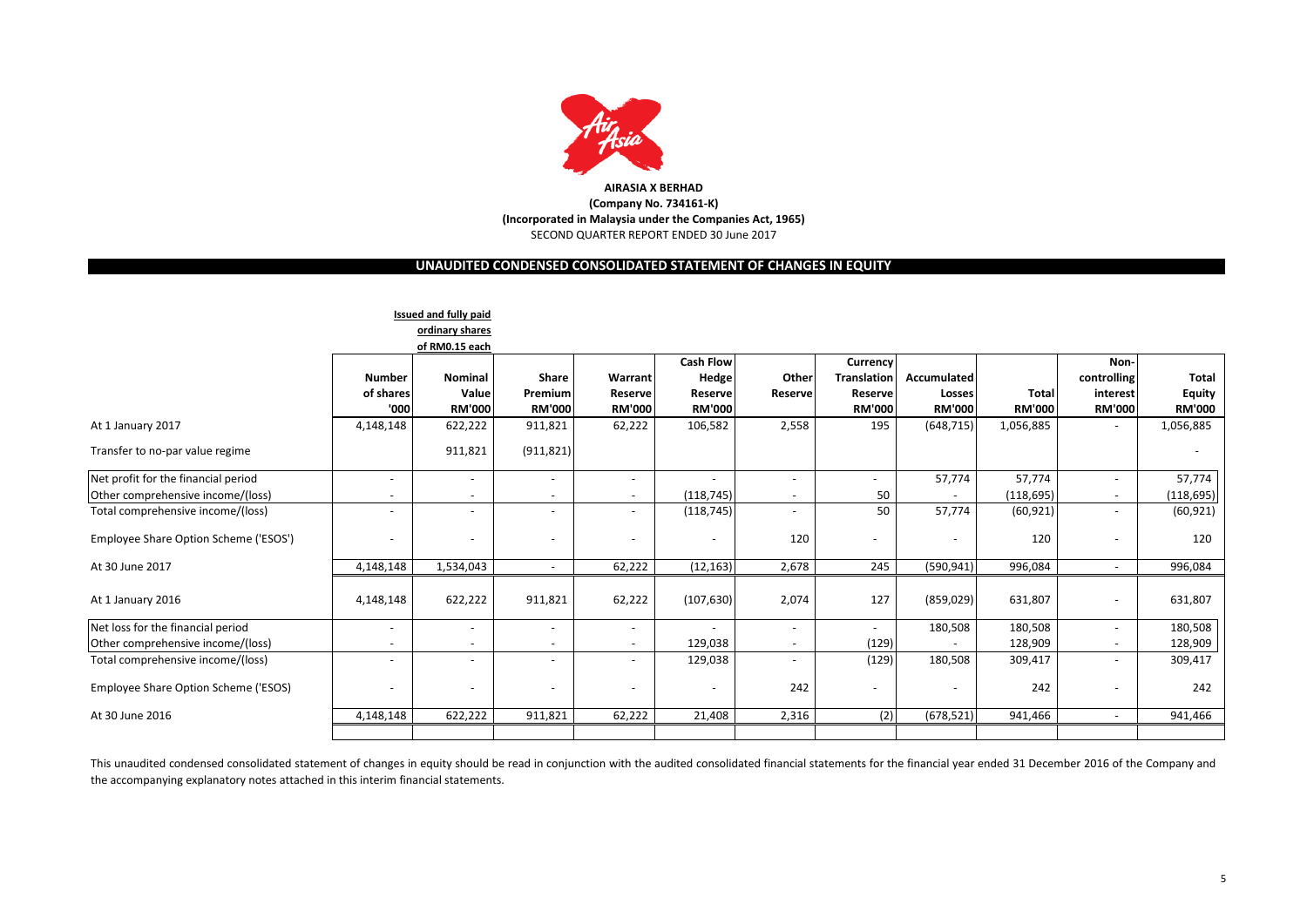

# **KEY OPERATING STATISTICS - 30 June 2017**

**Performance indicator for current quarter against the same quarter last year**

| Quarter Ended: 30 June               | Apr - Jun 2017 | Apr - Jun 2016 | <b>Changes Y-O-Y</b> |
|--------------------------------------|----------------|----------------|----------------------|
| Seat capacity                        | 1,722,513      | 1,371,526      | 26%                  |
| Passengers carried                   | 1,387,257      | 1,032,250      | 34%                  |
| Load factor                          | 80%            | 75%            | 5%                   |
| RPK (millions)                       | 6,791          | 5,032          | 35%                  |
| ASK (millions)                       | 8,449          | 6,682          | 26%                  |
| Average passenger fare (RM)          | 455            | 526            | $-14%$               |
| Ancillary revenue per passenger (RM) | 140            | 134            | 5%                   |
| Revenue per ASK (sen)                | 12.28          | 13.24          | $-7%$                |
| Revenue per ASK (US¢)                | 2.83           | 3.30           | $-14%$               |
| Cost per ASK (sen)                   | 12.32          | 13.20          | -7%                  |
| Cost per ASK (US¢)                   | 2.84           | 3.29           | $-14%$               |
| Cost per ASK (sen) - excluding fuel  | 8.13           | 9.67           | $-16%$               |
| Cost per ASK (USC) - excluding fuel  | 1.88           | 2.41           | $-22%$               |
| Aircraft (end of period)             | 30             | 31             | $-3%$                |
| Average sector length (km)           | 4,905          | 4,872          | 1%                   |
| Sectors flown                        | 4,569          | 3,638          | 26%                  |
| Fuel consumed (Barrels)              | 1,250,640      | 1,000,317      | 25%                  |
| Average fuel price (USD/ Barrel)     | 65             | 59             | 11%                  |

# *Exchange Rate : RM/USD - 4.3319 for 2Q17 and 4.0092 for 2Q16*

# **Definitions and calculation methodology**

| RPK (Revenue Passenger Kilometres) | Number of passengers carried multiplied by distance flown              |
|------------------------------------|------------------------------------------------------------------------|
| ASK (Available Seat Kilometres)    | Total available seats multiplied by the distance flown                 |
| Revenue per ASK                    | Total revenue divided by ASK                                           |
| Cost per ASK                       | Total expenses before interest and tax divided by ASK                  |
| Cost per ASK - excluding fuel      | Costs, as defined above, less fuel expenses, divided by ASK            |
| Average passenger fare             | Total schedule flight revenue, divided by number of passengers carried |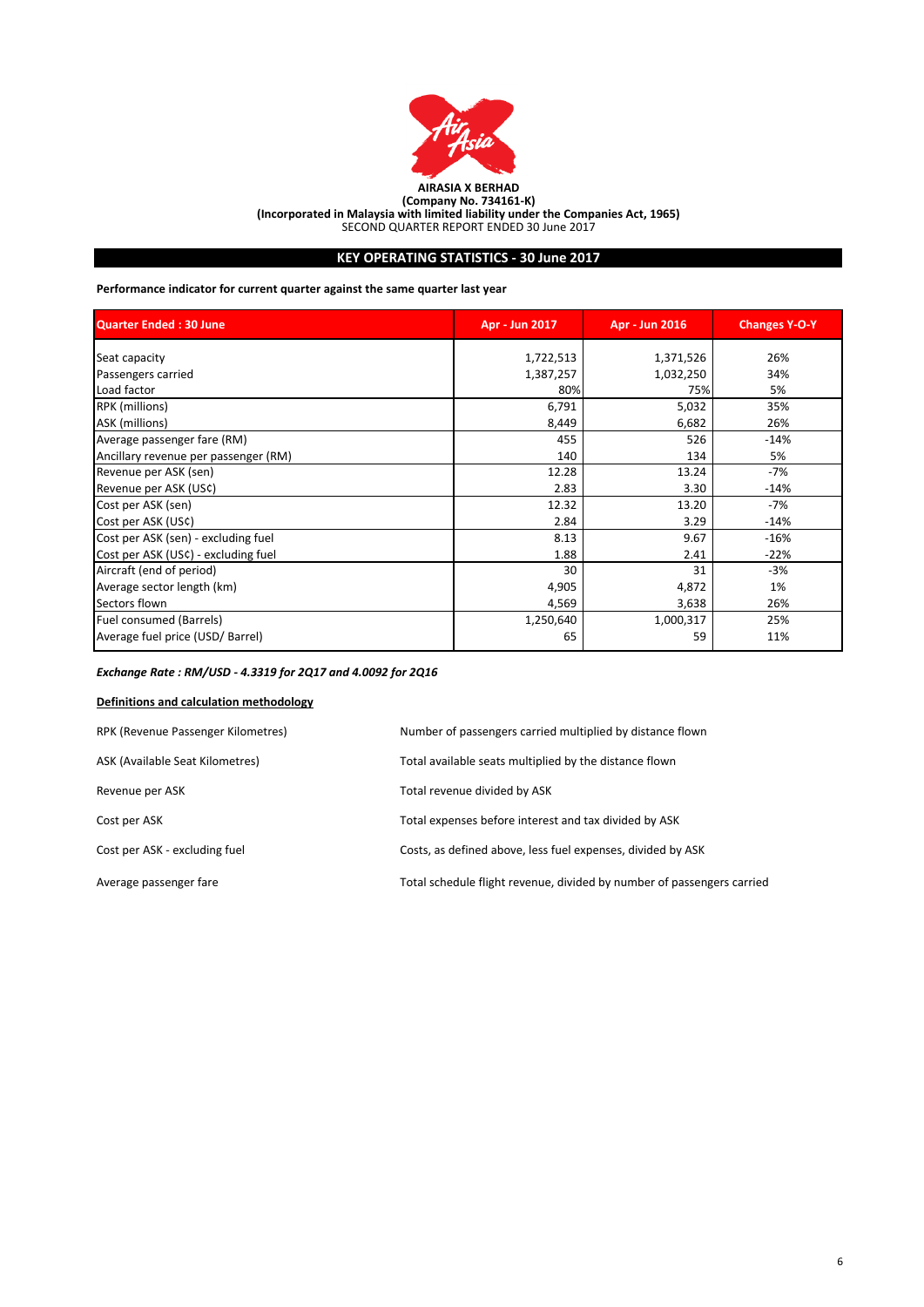

SECOND QUARTER REPORT ENDED 30 June 2017

### **NOTES TO THE UNAUDITED ACCOUNTS - 30 June 2017**

#### **1. Basis of preparation**

The interim financial report is unaudited and has been prepared in accordance with Malaysian Financial Reporting Standard ("MFRS") 134 "Interim Financial Reporting" and paragraph 9.22 and Appendix 9B of the Bursa Malaysia Securities Berhad ("Bursa Malaysia") Listing Requirements.

The interim financial statements should be read in conjunction with the audited consolidated financial statements of the Company for the financial year ended 31 December 2016.

#### **2. Summary of significant accounting policies**

The accounting policies and methods of computation adopted for the interim financial statements are consistent with those adopted for the audited consolidated financial statements of the Group for the financial year ended 31 December 2016.

Details of standards, amendments to published standards and interpretations to existing standards that are applicable to the Group with effect from 1 January 2017 or later are provided in part B general information and summary of significant accounting policies in the audited financial statements of the Group for the financial year ended 31 December 2016. The adoption of the standards applicable to the Group that came into effect on 1 January 2017 did not have any significant impact on the Group upon initial application. The Group did not early adopt any new standards, amendments to published standards and interpretation to existing standards.

#### **3. Auditors' report on preceding annual financial statements**

The auditors have expressed an unqualified opinion on the audited consolidated financial statements of the Company for the financial year ended 31 December 2016.

#### **4. Seasonality of operations**

AirAsia X is primarily involved in the provision of air transportation services and is therefore subject to seasonal demand for air travel. As a significant portion of its passengers travel for leisure, the Company generally records higher revenue during holiday months, particularly from November to February. Accordingly, the revenues are generally higher from November to February, and generally lower from March to June due to decreased travel during these months.

#### **5. Unusual items due to their nature, size or incidence**

There were no unusual items affecting assets, liabilities, equity, net income or cash flows during the current quarter and financial period.

#### **6. Changes in estimates**

There were no changes in estimates that have had material effects on the current quarter and financial period results.

#### **7. Capital and reserves**

There was no issuance of shares during the quarter/financial period ended 30 June 2017. Total issued and paid up share capital as at 30 June 2017 is RM1,534,043,000.

#### **8. Dividend paid**

No dividends were declared or approved in the quarter ended 30 June 2017.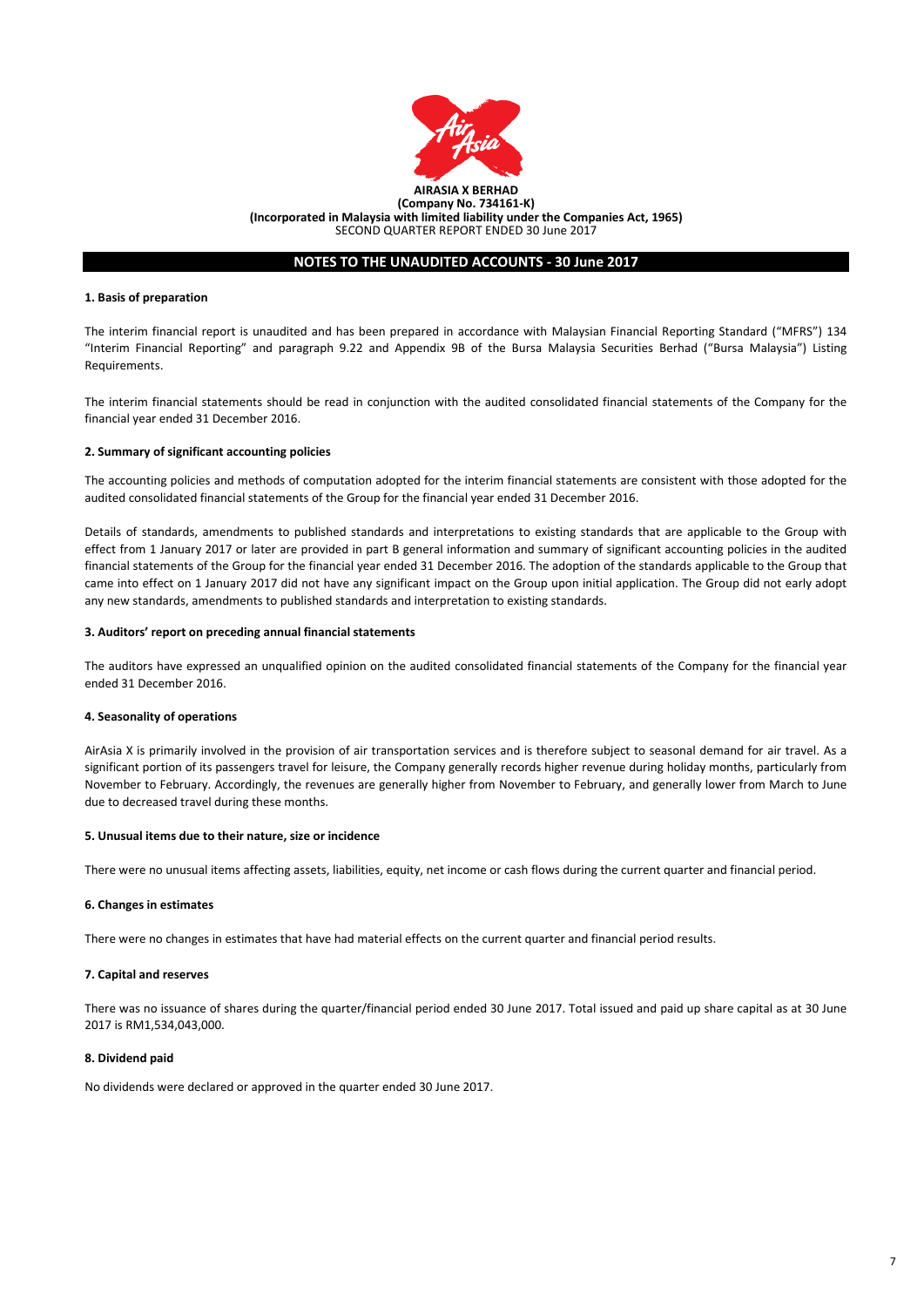

# **NOTES TO THE UNAUDITED ACCOUNTS - 30 June 2017**

#### **9. Segment reporting**

Operating segments are reported in a manner consistent with the internal management reporting provided to the chief operating decision maker, which is the Group's Chief Executive Officer ("GCEO") effective 1 January 2017. The GCEO considers the business from a geographical perspective. The operating segments have been identified by each Air Operator Certificate ("AOC") held under the AirAsia brand, and are categorised as Malaysia, Thailand and Indonesia.

The GCEO assesses the performance of the operating segments based on revenue and net operating profit.

Reconciliation to the reportable segments relates to the elimination of the associate companies.

The segment information provided to the GCEO for the reportable segments are as follows:

|                                                 |                           |                                  | Elimination                |                                     |                        |  |
|-------------------------------------------------|---------------------------|----------------------------------|----------------------------|-------------------------------------|------------------------|--|
|                                                 | Malaysia<br><b>RM'000</b> | <b>Thailand</b><br><b>RM'000</b> | Indonesia<br><b>RM'000</b> | <b>Adjustments</b><br><b>RM'000</b> | Total<br><b>RM'000</b> |  |
| Quarter ended 30 June 2017                      |                           |                                  |                            |                                     |                        |  |
| Segment results                                 |                           |                                  |                            |                                     |                        |  |
| Revenue                                         | 1,036,347                 | 271,520                          | 173,133                    | (122, 995)                          | 1,358,005              |  |
| Operating expenses                              |                           |                                  |                            |                                     |                        |  |
| - Staff costs                                   | (92,004)                  | (29, 677)                        | (7, 571)                   |                                     | (129,252)              |  |
| - Depreciation of property, plant and equipment | (27, 363)                 | (1, 279)                         | (547)                      |                                     | (29, 189)              |  |
| - Aircraft fuel expenses                        | (353,701)                 | (77, 325)                        | (49, 934)                  |                                     | (480, 960)             |  |
| - Maintenance and overhaul                      | (169,066)                 | (37, 855)                        | (20, 377)                  | 45,792                              | (181, 506)             |  |
| - User charges and other related expenses       | (121, 523)                | (37, 160)                        | (11, 837)                  |                                     | (170, 520)             |  |
| - Aircraft operating lease expenses             | (237, 505)                | (71, 938)                        | (35,500)                   | 76,614                              | (268, 329)             |  |
| - Other operating expenses                      | (39, 540)                 | (20, 210)                        | (65, 267)                  | 589                                 | (124, 428)             |  |
| Other income                                    | 11,338                    | 5,266                            | 198                        | $\overline{\phantom{0}}$            | 16,802                 |  |
| Operating profit/(loss)                         | 6,983                     | 1,342                            | (17, 702)                  | $\overline{\phantom{a}}$            | (9,377)                |  |
| Finance income                                  | 6,374                     | 179                              | 37                         |                                     | 6,590                  |  |
| Finance costs                                   | (9,601)                   | (666)                            |                            |                                     | (10, 267)              |  |
| Net operating profit/(loss)                     | 3,756                     | 855                              | (17, 665)                  | -                                   | (13,054)               |  |
| Foreign exchange gain/(loss)                    | 28,475                    | (588)                            | 1,064                      |                                     | 28,951                 |  |
| Other (loss)/gain                               | (4, 284)                  | $\overline{\phantom{a}}$         |                            |                                     | (4, 284)               |  |
| Profit/(Loss) before taxation                   | 27,947                    | 267                              | (16, 601)                  | ٠                                   | 11,613                 |  |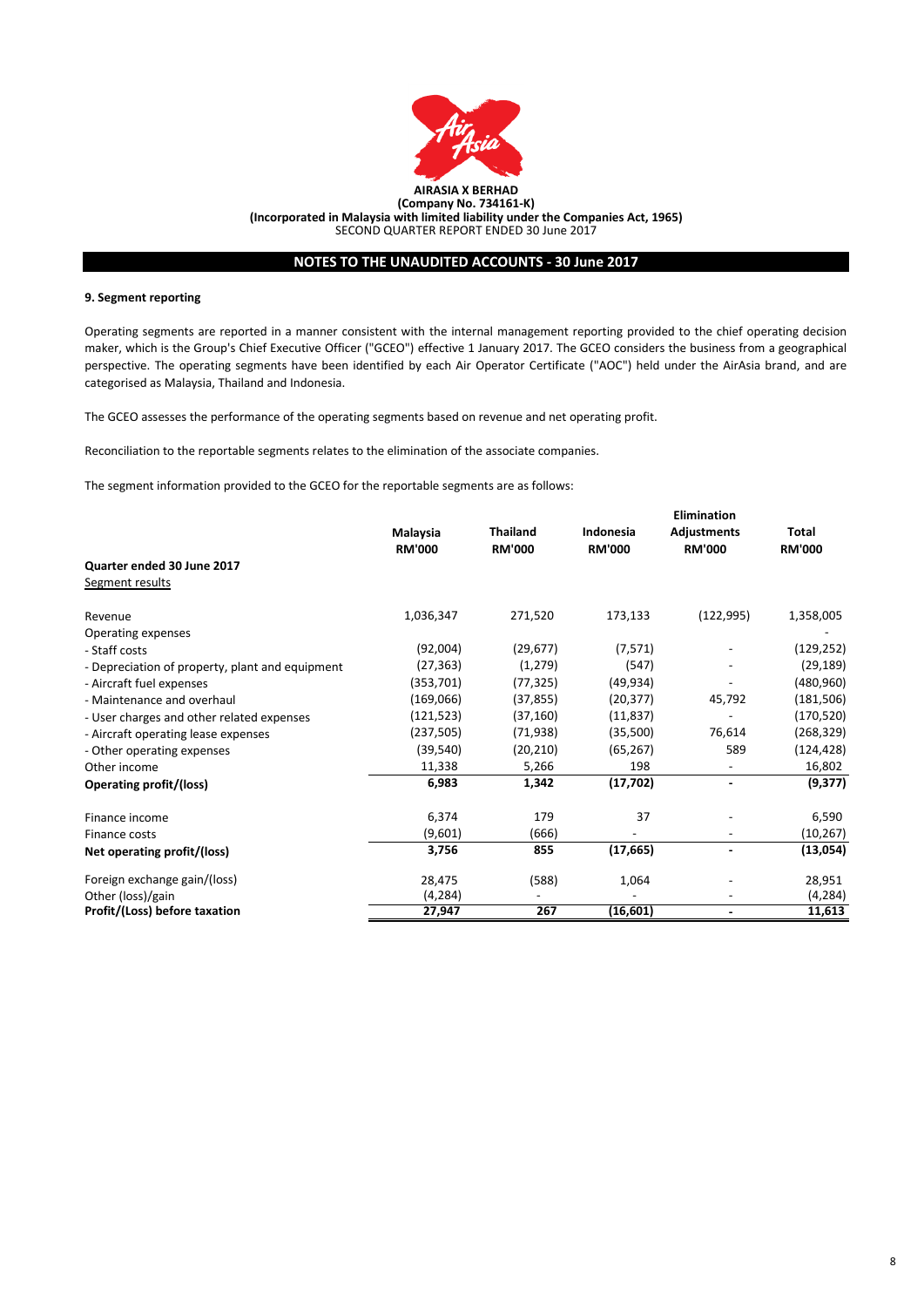

**AIRASIA X BERHAD**

**(Company No. 734161-K) (Incorporated in Malaysia with limited liability under the Companies Act, 1965)**

SECOND QUARTER REPORT ENDED 30 June 2017

# **NOTES TO THE UNAUDITED ACCOUNTS - 30 June 2017**

**9. Segment reporting (continued)**

|                                                 |               |                 |               | <b>Elimination</b> |               |
|-------------------------------------------------|---------------|-----------------|---------------|--------------------|---------------|
|                                                 | Malaysia      | <b>Thailand</b> | Indonesia     | <b>Adjustments</b> | Total         |
|                                                 | <b>RM'000</b> | <b>RM'000</b>   | <b>RM'000</b> | <b>RM'000</b>      | <b>RM'000</b> |
| Period ended 30 June 2017                       |               |                 |               |                    |               |
| Segment results                                 |               |                 |               |                    |               |
| Revenue                                         | 2,217,074     | 572,803         | 285,723       | (243, 281)         | 2,832,319     |
| Operating expenses                              |               |                 |               |                    |               |
| - Staff costs                                   | (196,980)     | (61, 423)       | (16, 276)     |                    | (274, 679)    |
| - Depreciation of property, plant and equipment | (54, 376)     | (2, 321)        | (1,072)       |                    | (57, 769)     |
| - Aircraft fuel expenses                        | (731, 392)    | (164, 785)      | (86, 302)     |                    | (982, 479)    |
| - Maintenance and overhaul                      | (343, 646)    | (77,068)        | (45, 757)     | 87,669             | (378, 802)    |
| - User charges and other related expenses       | (245, 442)    | (79, 795)       | (22, 547)     |                    | (347, 784)    |
| - Aircraft operating lease expenses             | (480, 436)    | (132, 955)      | (71, 946)     | 155,398            | (529, 939)    |
| - Other operating expenses                      | (110, 358)    | (42, 517)       | (92, 899)     | 214                | (245, 560)    |
| Other income                                    | 12,876        | 9,977           | 867           |                    | 23,720        |
| Operating profit/(loss)                         | 67,320        | 21,916          | (50, 209)     | $\blacksquare$     | 39,027        |
| Finance income                                  | 7,473         | 253             | 75            |                    | 7,801         |
| Finance costs                                   | (20, 292)     | (1, 199)        |               |                    | (21,491)      |
| Net operating profit/(loss)                     | 54,501        | 20,970          | (50, 134)     |                    | 25,337        |
| Foreign exchange gain/(loss)                    | 31,889        | 1,169           | (1, 311)      |                    | 31,747        |
| Other (loss)/gain                               | (26, 535)     |                 |               |                    | (26, 535)     |
| Profit/(Loss) before taxation                   | 59,855        | 22,139          | (51, 445)     |                    | 30,549        |

Following the change in operating segments during the financial period, comparatives have been re-presented to align with the current period's presentation.

|                                                 | Malaysia<br><b>RM'000</b> | <b>Thailand</b><br><b>RM'000</b> | Indonesia<br><b>RM'000</b> | Elimination<br>Adjustments<br><b>RM'000</b> | Total<br><b>RM'000</b> |
|-------------------------------------------------|---------------------------|----------------------------------|----------------------------|---------------------------------------------|------------------------|
| Quarter ended 30 June 2016<br>Segment results   |                           |                                  |                            |                                             |                        |
|                                                 |                           |                                  |                            |                                             |                        |
| Revenue                                         | 883,163                   | 198,924                          | 152,100                    | (107, 185)                                  | 1,127,002              |
| Operating expenses                              |                           |                                  |                            |                                             |                        |
| - Staff costs                                   | (78, 261)                 | (23, 750)                        | (10, 366)                  |                                             | (112, 377)             |
| - Depreciation of property, plant and equipment | (28, 820)                 | (705)                            | (432)                      |                                             | (29, 957)              |
| - Aircraft fuel expenses                        | (235, 633)                | (48, 855)                        | (59, 346)                  |                                             | (343,834)              |
| - Maintenance and overhaul                      | (169, 868)                | (44, 222)                        | (20, 764)                  | 36,585                                      | (198, 269)             |
| - User charges and other related expenses       | (91, 178)                 | (26, 488)                        | (26, 157)                  |                                             | (143, 823)             |
| - Aircraft operating lease expenses             | (212, 264)                | (54, 560)                        | (37,065)                   | 70,577                                      | (233, 312)             |
| - Other operating expenses                      | (66,082)                  | (18, 371)                        | (36, 461)                  | 23                                          | (120, 891)             |
| Other income                                    | 18,974                    | 876                              | 710                        |                                             | 20,560                 |
| Operating profit/(loss)                         | 20,031                    | (17, 151)                        | (37, 781)                  |                                             | (34, 901)              |
| Finance income                                  | 499                       | 105                              | 94                         |                                             | 698                    |
| Finance costs                                   | (9,886)                   | (322)                            | (96)                       | $\overline{\phantom{a}}$                    | (10, 304)              |
| Net operating profit/(loss)                     | 10,644                    | (17, 368)                        | (37, 783)                  | ٠                                           | (44,507)               |
| Foreign exchange gain/(loss)                    | (30, 727)                 | 5,718                            | (1,538)                    |                                             | (26, 547)              |
| Other gain/(loss)                               | 10,853                    |                                  |                            |                                             | 10,853                 |
| Profit/(Loss) before taxation                   | (9,230)                   | (11, 650)                        | (39,321)                   |                                             | (60, 201)              |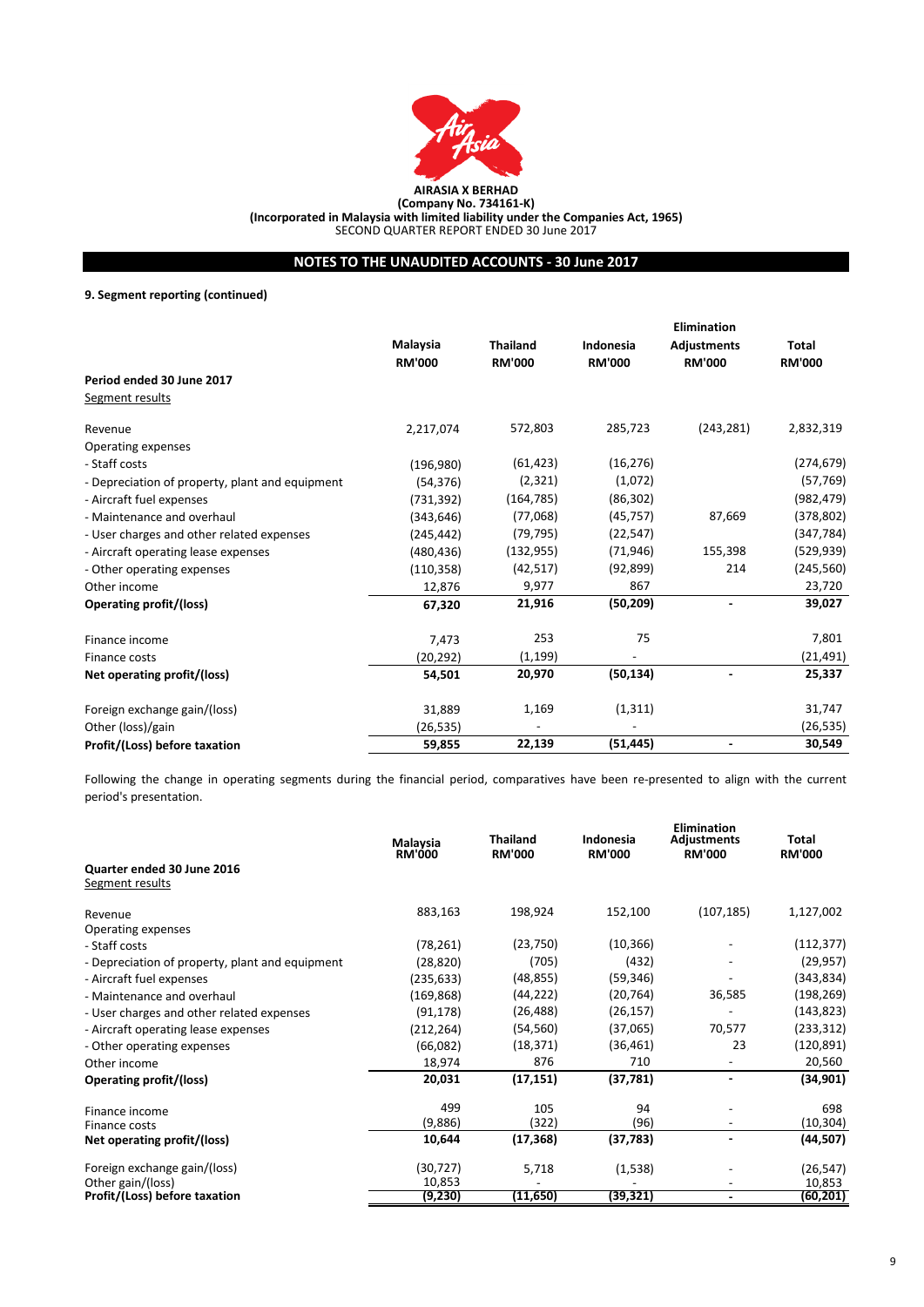

**AIRASIA X BERHAD**

**(Company No. 734161-K) (Incorporated in Malaysia with limited liability under the Companies Act, 1965)**

SECOND QUARTER REPORT ENDED 30 June 2017

# **NOTES TO THE UNAUDITED ACCOUNTS - 30 June 2017**

# **9. Segment reporting (continued)**

|                                                 | Malaysia<br><b>RM'000</b> | <b>Thailand</b><br><b>RM'000</b> | Indonesia<br><b>RM'000</b> | Elimination<br><b>Adjustments</b><br><b>RM'000</b> | Total<br><b>RM'000</b> |
|-------------------------------------------------|---------------------------|----------------------------------|----------------------------|----------------------------------------------------|------------------------|
| Period ended 30 June 2016<br>Segment results    |                           |                                  |                            |                                                    |                        |
| Revenue                                         | 1,853,837                 | 445,058                          | 305,121                    | (210, 266)                                         | 2,393,750              |
| Operating expenses                              |                           |                                  |                            |                                                    |                        |
| - Staff costs                                   | (153,066)                 | (45, 719)                        | (22, 130)                  |                                                    | (220, 915)             |
| - Depreciation of property, plant and equipment | (57, 988)                 | (1, 473)                         | (840)                      |                                                    | (60, 301)              |
| - Aircraft fuel expenses                        | (478, 688)                | (109, 378)                       | (99, 676)                  |                                                    | (687, 742)             |
| - Maintenance and overhaul                      | (332, 354)                | (76, 762)                        | (48, 489)                  | 78,842                                             | (378, 763)             |
| - User charges and other related expenses       | (208, 620)                | (59, 953)                        | (44, 044)                  |                                                    | (312, 617)             |
| - Aircraft operating lease expenses             | (418,722)                 | (104, 938)                       | (75, 983)                  | 131,401                                            | (468, 242)             |
| - Other operating expenses                      | (111, 717)                | (36, 262)                        | (70, 577)                  | 23                                                 | (218, 533)             |
| Other income                                    | 32,467                    | 2,846                            | 730                        |                                                    | 36,043                 |
| <b>Operating profit/(loss)</b>                  | 125,149                   | 13,419                           | (55,888)                   |                                                    | 82,680                 |
| Finance income                                  | 2,058                     | 188                              | 154                        |                                                    | 2,400                  |
| Finance costs                                   | (21,007)                  | (662)                            | (124)                      |                                                    | (21, 793)              |
| Net operating profit/(loss)                     | 106,200                   | 12,945                           | (55, 858)                  |                                                    | 63,287                 |
| Foreign exchange gain/(loss)                    | 91,466                    | 772                              | (3,012)                    |                                                    | 89,226                 |
| Other gain/(loss)                               | 11,621                    | $\overline{\phantom{a}}$         |                            |                                                    | 11,621                 |
| Profit/(Loss) before taxation                   | 209,287                   | 13,717                           | (58, 870)                  |                                                    | 164,134                |

a) Reconciliation of segment revenue to reported revenue:

|                                                        | <b>Quarter ended</b><br>30/06/2017<br><b>RM'000</b> | <b>Quarter ended</b><br>30/06/2016<br><b>RM'000</b> | Period ended<br>30/06/2017<br><b>RM'000</b> | Period ended<br>30/06/2016<br><b>RM'000</b> |
|--------------------------------------------------------|-----------------------------------------------------|-----------------------------------------------------|---------------------------------------------|---------------------------------------------|
| Segment revenue                                        | 1,358,005                                           | 1,127,002                                           | 2,832,319                                   | 2,393,750                                   |
| Add: Inter-segment revenue                             | 122,995                                             | 107.185                                             | 243.281                                     | 210,266                                     |
| Less: Revenue from associated companies which were not |                                                     |                                                     |                                             |                                             |
| consolidated                                           | (444, 653)                                          | (351, 024)                                          | (858, 526)                                  | (750,179)                                   |
|                                                        | 1,036,347                                           | 883,163                                             | 2,217,074                                   | 1,853,837                                   |

b) Reconciliation of segment profit before taxation to reported profit before taxation:

|                                                           | Quarter ended<br>30/06/2017<br><b>RM'000</b> | <b>Quarter ended</b><br>30/06/2016<br><b>RM'000</b> | Period ended<br>30/06/2017<br><b>RM'000</b> | Period ended<br>30/06/2016<br><b>RM'000</b> |
|-----------------------------------------------------------|----------------------------------------------|-----------------------------------------------------|---------------------------------------------|---------------------------------------------|
| Segment (loss)/profit before taxation                     | 11,613                                       | (60, 201)                                           | 30,549                                      | 164,134                                     |
| Add: Expenses from affiliates which were not consolidated | 16.334                                       | 50.971                                              | 29.306                                      | 45.153                                      |
|                                                           | 27.947                                       | (9,230)                                             | 59,855                                      | 209,287                                     |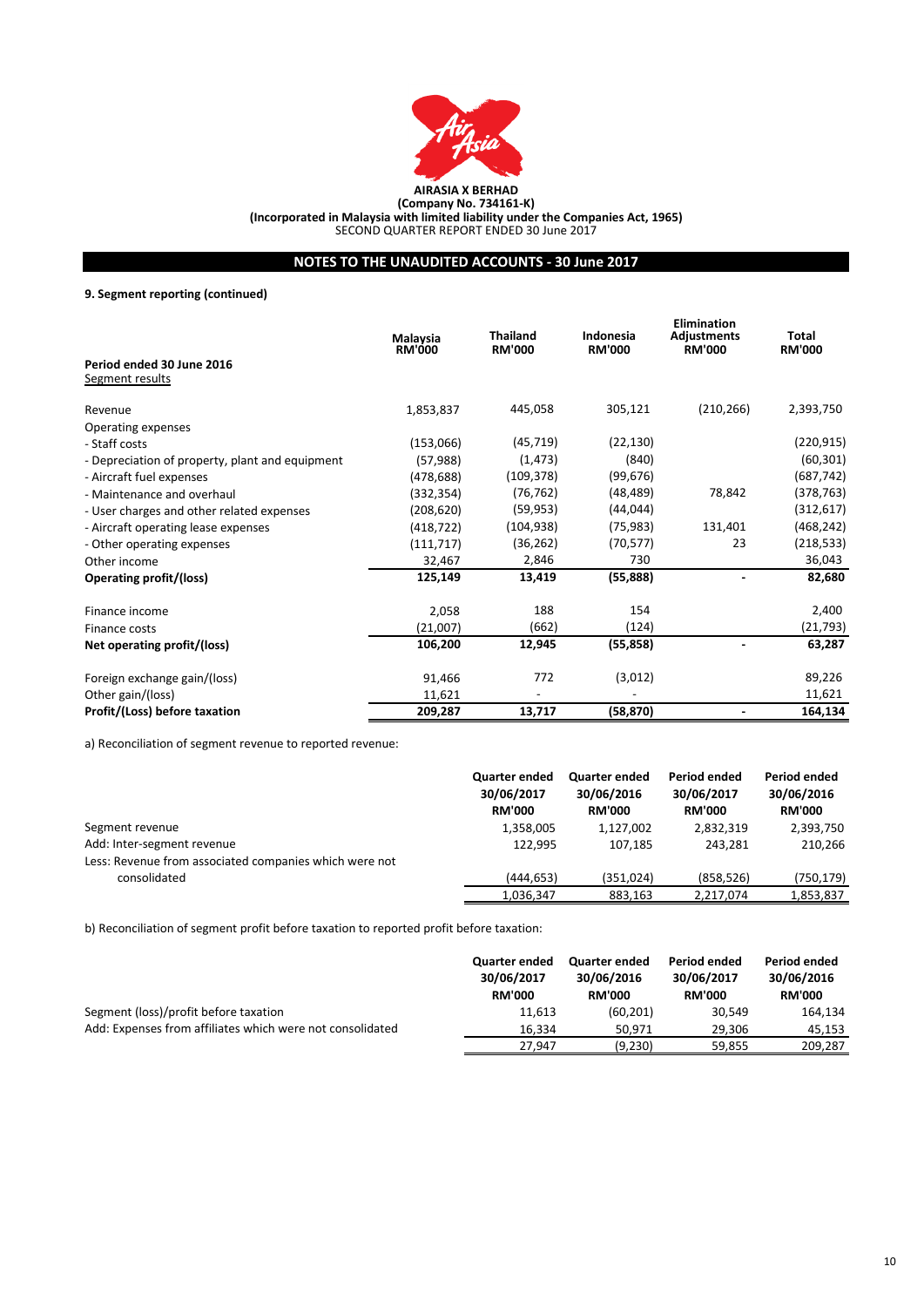

# **NOTES TO THE UNAUDITED ACCOUNTS - 30 June 2017**

**10. Revenue**

|                                 |                                                     | <b>INDIVIDUAL QUARTER</b>                           |                                             | <b>CUMULATIVE</b>                           |
|---------------------------------|-----------------------------------------------------|-----------------------------------------------------|---------------------------------------------|---------------------------------------------|
|                                 | <b>Quarter ended</b><br>30/06/2017<br><b>RM'000</b> | <b>Quarter ended</b><br>30/06/2016<br><b>RM'000</b> | Period ended<br>30/06/2017<br><b>RM'000</b> | Period ended<br>30/06/2016<br><b>RM'000</b> |
| Scheduled flights               | 631,312                                             | 542,338                                             | 1,393,495                                   | 1,139,925                                   |
| Charter flights                 | 48,880                                              | 65,881                                              | 104,894                                     | 147,474                                     |
| Freight services                | 39,159                                              | 30,759                                              | 71.941                                      | 61,709                                      |
| Ancillary revenue               | 193,515                                             | 136,895                                             | 402,389                                     | 292,821                                     |
| Aircraft operating lease income | 122,995                                             | 107,185                                             | 243,281                                     | 210,266                                     |
| Management fees                 | 486                                                 | 105                                                 | 1,074                                       | 1,642                                       |
|                                 | 1,036,347                                           | 883,163                                             | 2,217,074                                   | 1,853,837                                   |

Ancillary revenue includes assigned seat, cancellation, documentation and other fees, and the on-board sale of meals and merchandise.

#### **11. Staff cost**

|                                         | <b>INDIVIDUAL QUARTER</b>                           |                                                     | <b>CUMULATIVE</b>                           |                                                    |
|-----------------------------------------|-----------------------------------------------------|-----------------------------------------------------|---------------------------------------------|----------------------------------------------------|
|                                         | <b>Quarter ended</b><br>30/06/2017<br><b>RM'000</b> | <b>Quarter ended</b><br>30/06/2016<br><b>RM'000</b> | Period ended<br>30/06/2017<br><b>RM'000</b> | <b>Period ended</b><br>30/06/2016<br><b>RM'000</b> |
| Wages, salaries, bonuses and allowances | 82,373                                              | 71.924                                              | 174.707                                     | 139,011                                            |
| Defined contribution retirement plan    | 9,566                                               | 6.200                                               | 22.130                                      | 13,792                                             |
| Share option expense                    | 64                                                  | 137                                                 | 143                                         | 263                                                |
|                                         | 92.004                                              | 78.261                                              | 196.980                                     | 153,066                                            |

### **12. Other income**

|                                  |                                                     | <b>INDIVIDUAL QUARTER</b>                           |                                             | <b>CUMULATIVE</b>                           |
|----------------------------------|-----------------------------------------------------|-----------------------------------------------------|---------------------------------------------|---------------------------------------------|
|                                  | <b>Quarter ended</b><br>30/06/2017<br><b>RM'000</b> | <b>Quarter ended</b><br>30/06/2016<br><b>RM'000</b> | Period ended<br>30/06/2017<br><b>RM'000</b> | Period ended<br>30/06/2016<br><b>RM'000</b> |
| Commission income from insurance | 883                                                 | 1,486                                               | 2.073                                       | 3.454                                       |
| <b>Others</b>                    | 10.455                                              | 17.488                                              | 10,803                                      | 29.013                                      |
|                                  | 11.338                                              | 18.974                                              | 12.876                                      | 32,467                                      |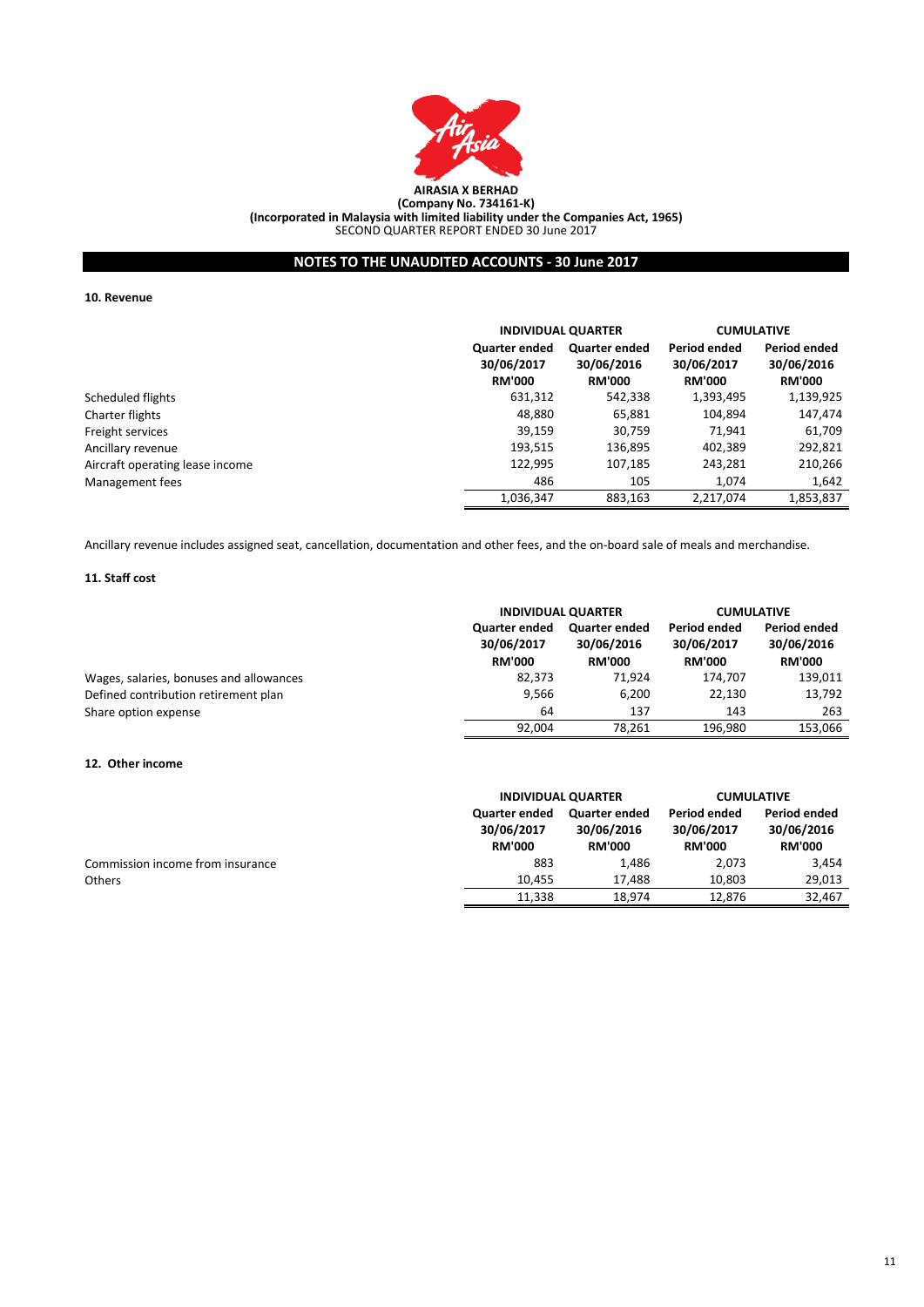

# **NOTES TO THE UNAUDITED ACCOUNTS - 30 June 2017**

# **13. Finance income/(costs)**

|                                                 | <b>INDIVIDUAL QUARTER</b>                    |                                              | <b>CUMULATIVE</b>                           |                                                    |
|-------------------------------------------------|----------------------------------------------|----------------------------------------------|---------------------------------------------|----------------------------------------------------|
|                                                 | Quarter ended<br>30/06/2017<br><b>RM'000</b> | Quarter ended<br>30/06/2016<br><b>RM'000</b> | Period ended<br>30/06/2017<br><b>RM'000</b> | <b>Period ended</b><br>30/06/2016<br><b>RM'000</b> |
| <b>Finance income:</b>                          |                                              |                                              |                                             |                                                    |
| Interest income on deposits with licensed banks | 1,299                                        | 499                                          | 2,398                                       | 2,058                                              |
| Other interest income                           | 5,075                                        |                                              | 5,075                                       |                                                    |
|                                                 | 6,374                                        | 499                                          | 7,473                                       | 2,058                                              |
| <b>Finance costs:</b>                           |                                              |                                              |                                             |                                                    |
| Interest expense on bank borrowings             | (9, 172)                                     | (9,374)                                      | (18,616)                                    | (20, 492)                                          |
| Bank facilities and other charges               | (429)                                        | (512)                                        | (1,676)                                     | (515)                                              |
|                                                 | (9,601)                                      | (9,886)                                      | (20,292)                                    | (21,007)                                           |
| Foreign exchange gain/(loss)                    |                                              |                                              |                                             |                                                    |
| Unrealised foreign exchange gain/(loss) on:     |                                              |                                              |                                             |                                                    |
| - Borrowings                                    | 31,903                                       | (31, 256)                                    | 47,040                                      | 91,075                                             |
| - Deposits and bank balances                    | (3, 428)                                     | 529                                          | (15, 151)                                   | 391                                                |
| Net foreign exchange gain                       | 28,475                                       | (30, 727)                                    | 31,889                                      | 91,466                                             |

#### **14. Taxation**

The explanation of the relationship between taxation and profit before taxation is as follows:

|                                                       | <b>INDIVIDUAL QUARTER</b>                           |                                                     | <b>CUMULATIVE</b>                           |                                             |
|-------------------------------------------------------|-----------------------------------------------------|-----------------------------------------------------|---------------------------------------------|---------------------------------------------|
|                                                       | <b>Quarter ended</b><br>30/06/2017<br><b>RM'000</b> | <b>Quarter ended</b><br>30/06/2016<br><b>RM'000</b> | Period ended<br>30/06/2017<br><b>RM'000</b> | Period ended<br>30/06/2016<br><b>RM'000</b> |
| Profit before tax                                     | 27,947                                              | (9,230)                                             | 59,855                                      | 209,287                                     |
| Tax calculated at Malaysian statutory tax rate of 24% |                                                     |                                                     |                                             |                                             |
| (2016:24%)                                            | 6,707                                               | (2,215)                                             | 14,365                                      | 50,229                                      |
| Tax effects:                                          |                                                     |                                                     |                                             |                                             |
| - Under-accrual of income tax in prior year           |                                                     |                                                     | 1,182                                       |                                             |
| - expenses not deductible for tax purposes            | (11, 401)                                           | (8,051)                                             | 3,164                                       | (916)                                       |
| - income not subject to tax                           | (14, 797)                                           | 17                                                  | (16, 630)                                   | (20,534)                                    |
| Taxation                                              | (19,491)                                            | (10, 249)                                           | 2,081                                       | 28,779                                      |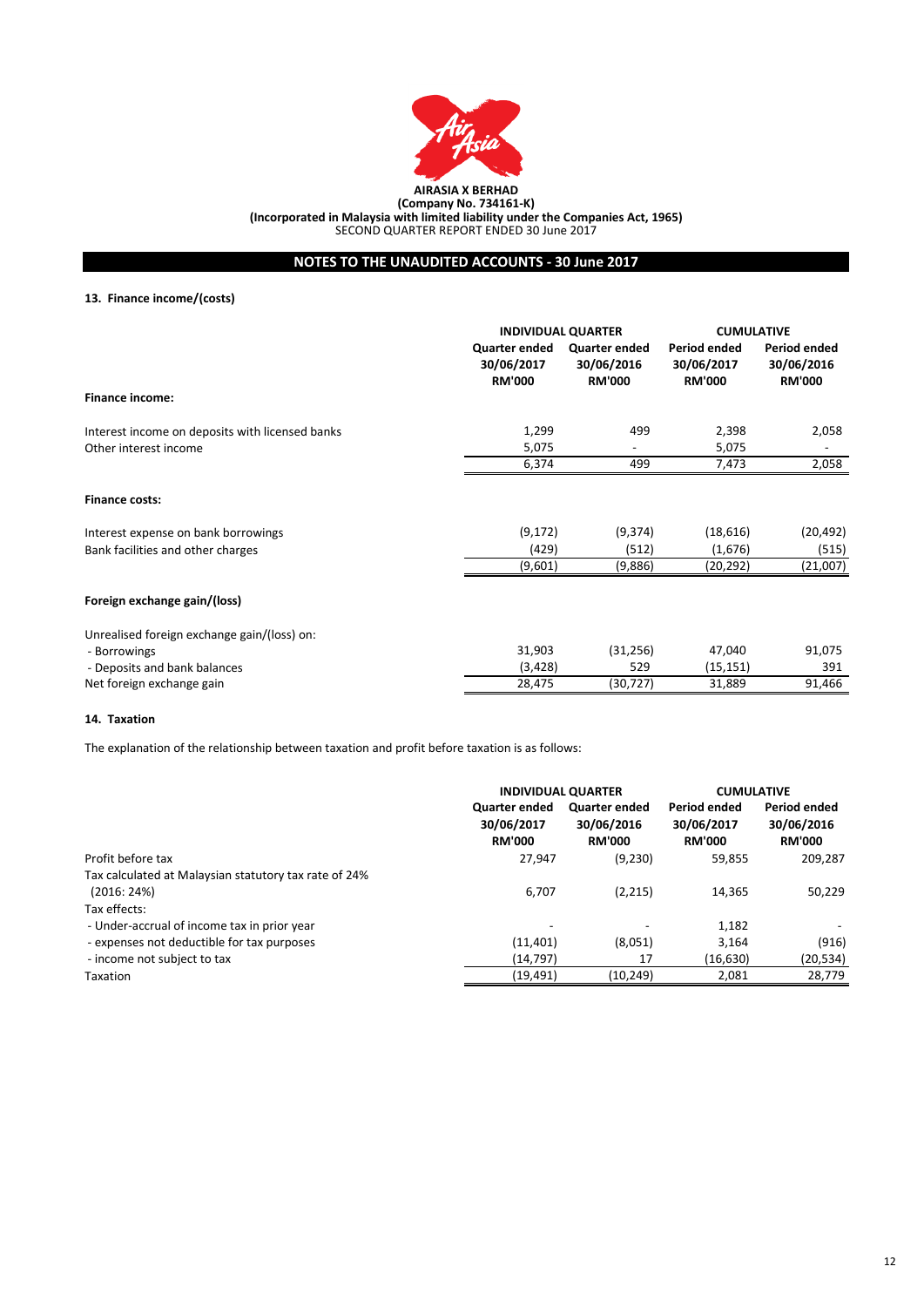

**(Incorporated in Malaysia with limited liability under the Companies Act, 1965)**

SECOND QUARTER REPORT ENDED 30 June 2017

## **NOTES TO THE UNAUDITED ACCOUNTS - 30 June 2017**

### **15. Disclosure of realised and unrealised accumulated gains/(losses)**

The cumulative losses of the Group and its subsidiaries comprise realised and unrealised gains/(losses) are as follows:

|                                                                           | As at<br>30/06/2017<br><b>RM'000</b> | As at<br>31/12/2016<br><b>RM'000</b> |
|---------------------------------------------------------------------------|--------------------------------------|--------------------------------------|
| Total accumulated gains/(losses) of AirAsia X Berhad and its subsidiaries |                                      |                                      |
| - Realised                                                                | (776, 157)                           | (720,745)                            |
| - Unrealised                                                              | 259.122                              | 145,936                              |
|                                                                           | (517, 035)                           | (574, 809)                           |
| Total share of accumulated losses from associated company                 |                                      |                                      |
| - Realised                                                                | (20,018)                             | (20, 018)                            |
| Total share of accumulated losses from joint venture                      |                                      |                                      |
| - Realised                                                                | (53,888)                             | (53,888)                             |
| Total accumulated losses                                                  | (590,941)                            | (648,715)                            |

### **16. Property, plant and equipment**

#### **(a) Acquisition and disposal**

During the quarter ended 30 June 2017, the Group acquired property, plant and equipment amounting to RM4.6 million (quarter ended 30 June 2016: RM571k).

During the quarter ended 30 June 2017, there is no disposal of property, plant and equipment (quarter ended 30 June 2016: RM2.4 million).

## **(b) Write-off**

During the quarter ended 30 June 2017, there was no write-off of property, plant and equipment (quarter ended 30 June 2016: RM Nil).

### **17. Deposits on aircraft purchase**

The deposits on aircraft purchase are denominated in US Dollars ("USD") and are in respect of pre-delivery payments on aircraft purchase, which will be delivered between 2018 to 2027. Pre-delivery payments constitute instalments made in respect of the price of the aircraft and are deducted from the final price upon delivery.

#### **18. Other deposits and prepayments**

Other deposits and prepayments include prepayments for maintenance of aircraft and deposits paid to lessors for leased aircraft. These prepayments and deposits are denominated in USD.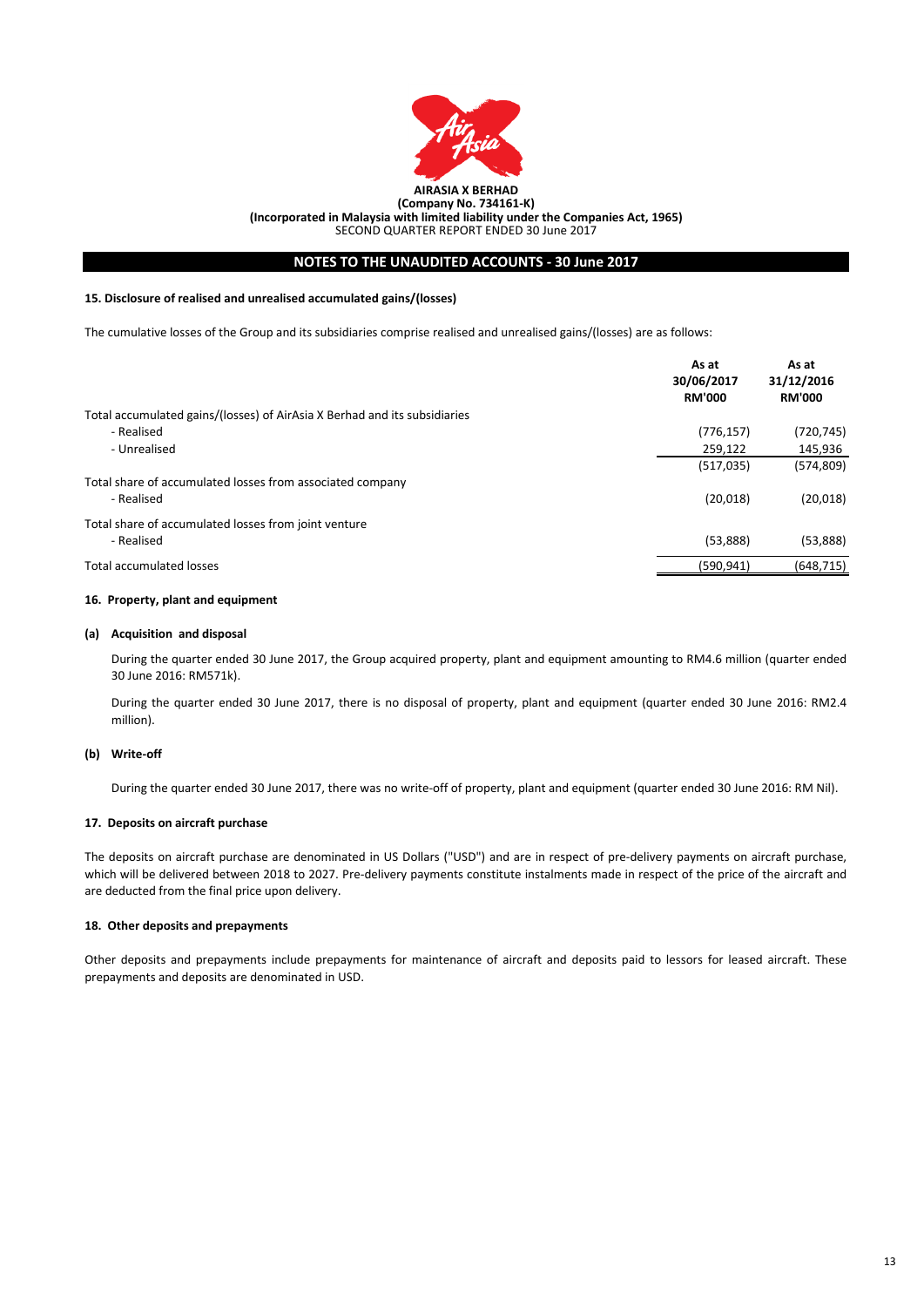

## **NOTES TO THE UNAUDITED ACCOUNTS - 30 June 2017**

**19. Investment in an associate**

|                                          | As at<br>30/06/2017<br><b>RM'000</b> | As at<br>31/12/2016<br><b>RM'000</b> |
|------------------------------------------|--------------------------------------|--------------------------------------|
| Unquoted investments, at cost            | 20,018                               | 20,018                               |
| Group's share of post-acquisition losses | (20, 018)                            | (20, 018)                            |
|                                          | $\overline{\phantom{a}}$             | -                                    |

The details of the associate is as follows:-

|                            | Group effective equity interest |            |            |                  |
|----------------------------|---------------------------------|------------|------------|------------------|
|                            | Country of                      | 30/06/2017 | 31/12/2016 | <b>Principal</b> |
| <b>Name</b>                | Incorporation                   | %          | %          | activity         |
|                            |                                 |            |            | Commercial air   |
| Thai AAX Co., Ltd ("TAAX") | Thailand                        | 49%        | 49%        | transport        |
|                            |                                 |            |            | services         |

The Group has discontinued the recognition of its share of losses incurred by TAAX as the Group's interests had been reduced to zero. The Group's share of profit of TAAX for the current financial quarter, which have not been equity accounted for, amounted to RM131k (30 June 2016: loss of RM5.7 million). As at 30 June 2017, the unrecognised amount of the Group's share of loss of TAAX which have not been equity accounted for amounted to RM28.8 million (30 June 2016: RM39.5 million).

#### **20. Investment in a joint venture**

|                                          | As at<br>30/06/2017<br><b>RM'000</b> | As at<br>31/12/2016<br><b>RM'000</b> |
|------------------------------------------|--------------------------------------|--------------------------------------|
| Unquoted investments, at cost            | 53,888                               | 53,888                               |
| Group's share of post-acquisition losses | (53,888)                             | (53,888)                             |
|                                          | $\overline{\phantom{a}}$             |                                      |

The details of the joint venture is as follows:-

|                                      | Group effective equity interest |            |            |                |
|--------------------------------------|---------------------------------|------------|------------|----------------|
|                                      | Country of                      | 30/06/2017 | 31/12/2016 | Principal      |
| <b>Name</b>                          | Incorporation                   | %          | %          | activity       |
|                                      |                                 |            |            | Commercial air |
| PT. Indonesia AirAsia Extra ("IAAX") | Indonesia                       | 49%        | 49%        | transport      |
|                                      |                                 |            |            | services       |

The Group has discontinued the recognition of its share of losses incurred by IAAX as the Group's interests had been reduced to zero. The Group's share of loss of IAAX for the current financial quarter, which have not been equity accounted for, amounted to RM8.1 million (30 June 2016: RM17.6 million). As at 30 June 2017, the unrecognised amount of the Group's share of loss of IAAX which have not been equity accounted for amounted to RM52.6 million (30 June 2016: RM42.9 million).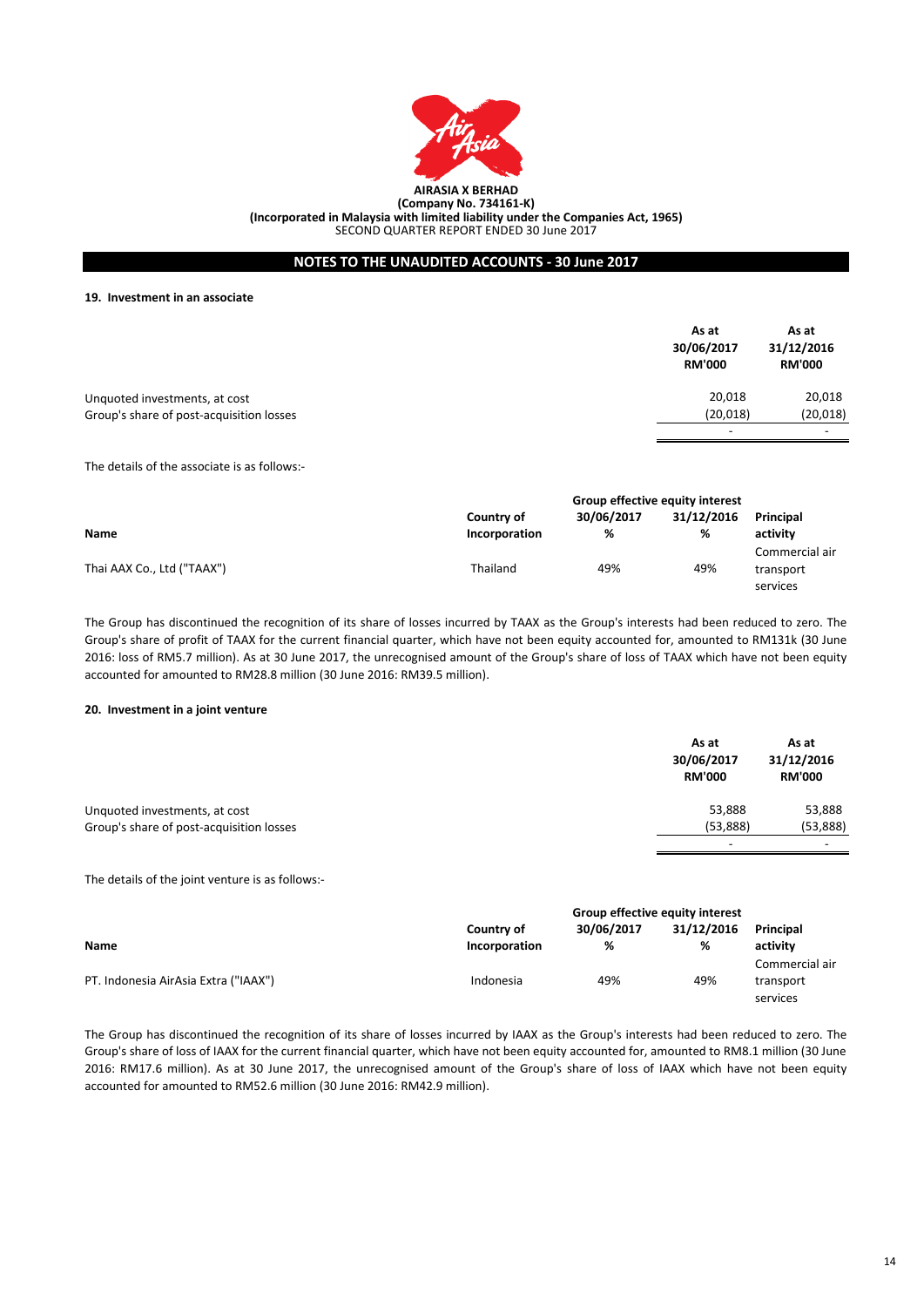

# **NOTES TO THE UNAUDITED ACCOUNTS - 30 June 2017**

### **21. Receivables and prepayments**

|                                               | As at<br>30/06/2017<br><b>RM'000</b> | As at<br>31/12/2016<br><b>RM'000</b> |
|-----------------------------------------------|--------------------------------------|--------------------------------------|
| Trade receivables                             | 79,005                               | 124,786                              |
| Less: Allowance for impairment of receivables | (746)                                | (746)                                |
|                                               | 78,259                               | 124,040                              |
| Other receivables                             | 62,616                               | 73,791                               |
| Less: Allowance for impairment of receivables | (13,789)                             | (13, 789)                            |
|                                               | 48,827                               | 60,002                               |
| Deposits                                      | 26,730                               | 28,008                               |
| Prepayments                                   | 73,072                               | 73,034                               |
|                                               | 226,888                              | 285,084                              |

### **22. Deposits, cash and bank balances**

For the purpose of the statement of cash flows, cash and cash equivalents include the following:

|                               | As at         | As at<br>31/12/2016 |
|-------------------------------|---------------|---------------------|
|                               | 30/06/2017    |                     |
|                               | <b>RM'000</b> | <b>RM'000</b>       |
| Cash and bank balances        | 369.119       | 382,406             |
| Deposits with licensed banks  | 34.147        | 39,615              |
|                               | 403.266       | 422,021             |
| Deposit pledged as securities | (34, 147)     | (39, 615)           |
| Cash and cash equivalents     | 369.119       | 382.406             |

#### **23. Non-current assets held for sale**

Non-current assets are classified as assets held for sale when their carrying amount is to be recovered principally through a sale transaction and a sale is considered highly probable. They are stated at the lower of carrying amount and fair value less costs to sell.

### **24. Derivative Financial Instruments**

The fair value of derivative financial instruments is determined in accordance with MFRS139 "Financial Instruments: Recognition and Measurement", and are measured by level 2 of the fair value measurement hierarchy. As at 30 June 2017, outstanding number of barrels of Brent and fuel derivative contracts was 2,134,341 barrels (2016: 4,918,209 barrels).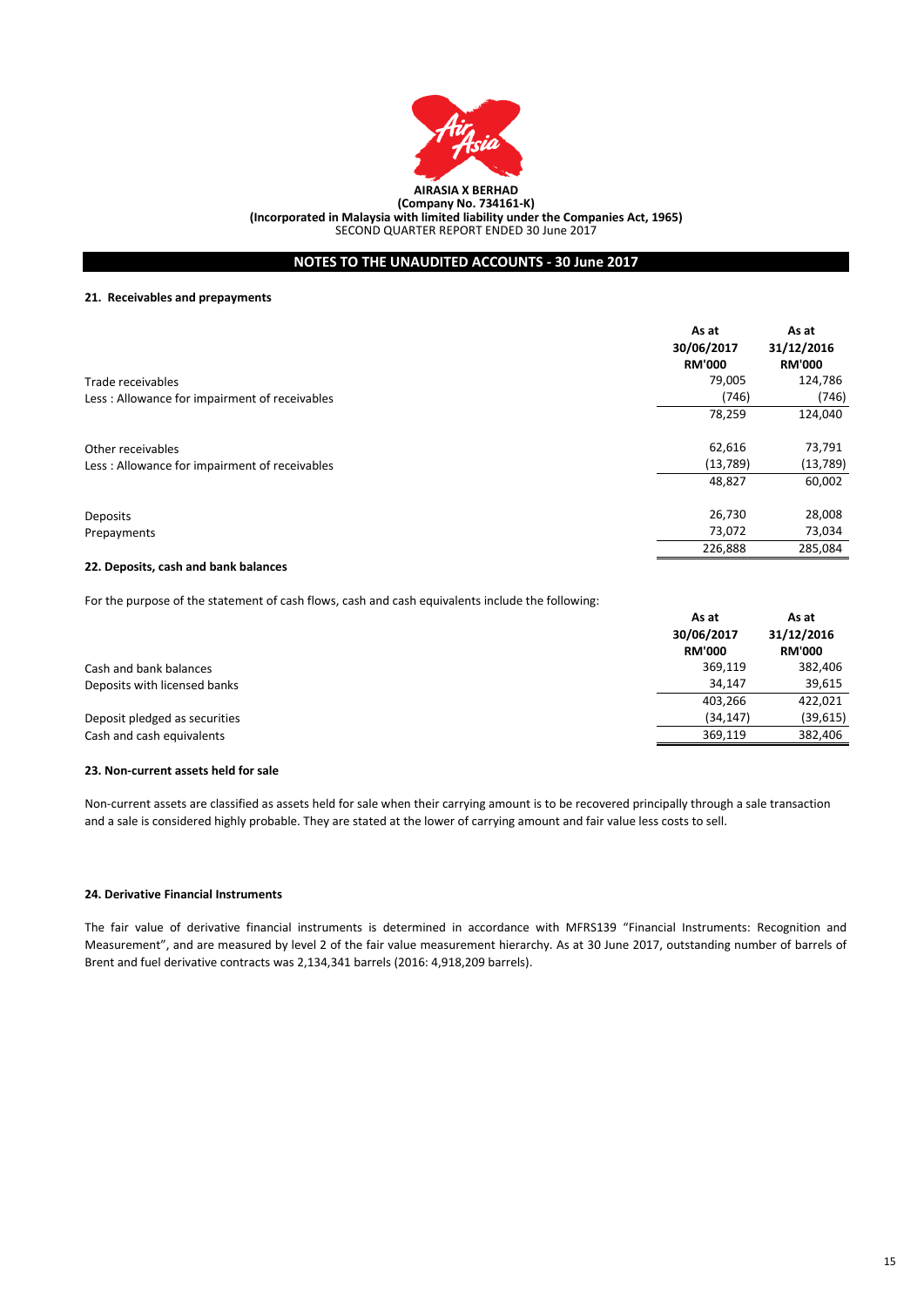

# **NOTES TO THE UNAUDITED ACCOUNTS - 30 June 2017**

# **25. Trade and other payables**

|                                | As at<br>30/06/2017<br><b>RM'000</b> | As at<br>31/12/2016<br><b>RM'000</b> |
|--------------------------------|--------------------------------------|--------------------------------------|
| Non-current:                   |                                      |                                      |
| Aircraft maintenance provision | 576,544                              | 591,574                              |
| Other deposits                 | 70,643                               | 62,796                               |
|                                | 647,187                              | 654,370                              |
| Current:                       |                                      |                                      |
| Trade payables                 | 321,571                              | 251,253                              |
| Other payables and accruals    | 526,408                              | 626,993                              |
|                                | 847,979                              | 878,246                              |

Included in other payables and accruals are operational expenses and passenger service charges payable to airport authorities.

# **26. Borrowings**

|                                                                | As at<br>30/06/2017<br><b>RM'000</b> | As at<br>31/12/2016<br><b>RM'000</b> |
|----------------------------------------------------------------|--------------------------------------|--------------------------------------|
| Current                                                        |                                      |                                      |
| Secured:                                                       |                                      |                                      |
| - Term loans                                                   | 199,336                              | 208,222                              |
| - Hire purchase                                                | 17                                   | 16                                   |
|                                                                | 199,353                              | 208,238                              |
| Non-current                                                    |                                      |                                      |
| Secured:                                                       |                                      |                                      |
| - Term loans                                                   | 811,776                              | 952,072                              |
| - Hire purchase                                                | 8                                    | 16                                   |
|                                                                | 811,784                              | 952,088                              |
| <b>Total borrowings</b>                                        | 1,011,137                            | 1,160,326                            |
| The currency profile of borrowings is as follows:              |                                      |                                      |
|                                                                | As at                                | As at                                |
|                                                                | 30/06/2017                           | 31/12/2016                           |
|                                                                | <b>RM'000</b>                        | <b>RM'000</b>                        |
| Ringgit Malaysia                                               | 25                                   | 32                                   |
| US Dollar                                                      | 1,011,112                            | 1,160,294                            |
|                                                                | 1,011,137                            | 1,160,326                            |
| The Group's and Company's borrowings are repayable as follows: |                                      |                                      |
|                                                                | As at                                | As at                                |
|                                                                | 30/06/2017                           | 31/12/2016                           |
|                                                                | <b>RM'000</b>                        | <b>RM'000</b>                        |
| Not later than 1 year                                          | 199,353                              | 208,238                              |
| Later than 1 year and not later than 5 years                   | 797,352                              | 832,912                              |
| Later than 5 years                                             | 14,432                               | 119,176                              |
|                                                                | 1,011,137                            | 1,160,326                            |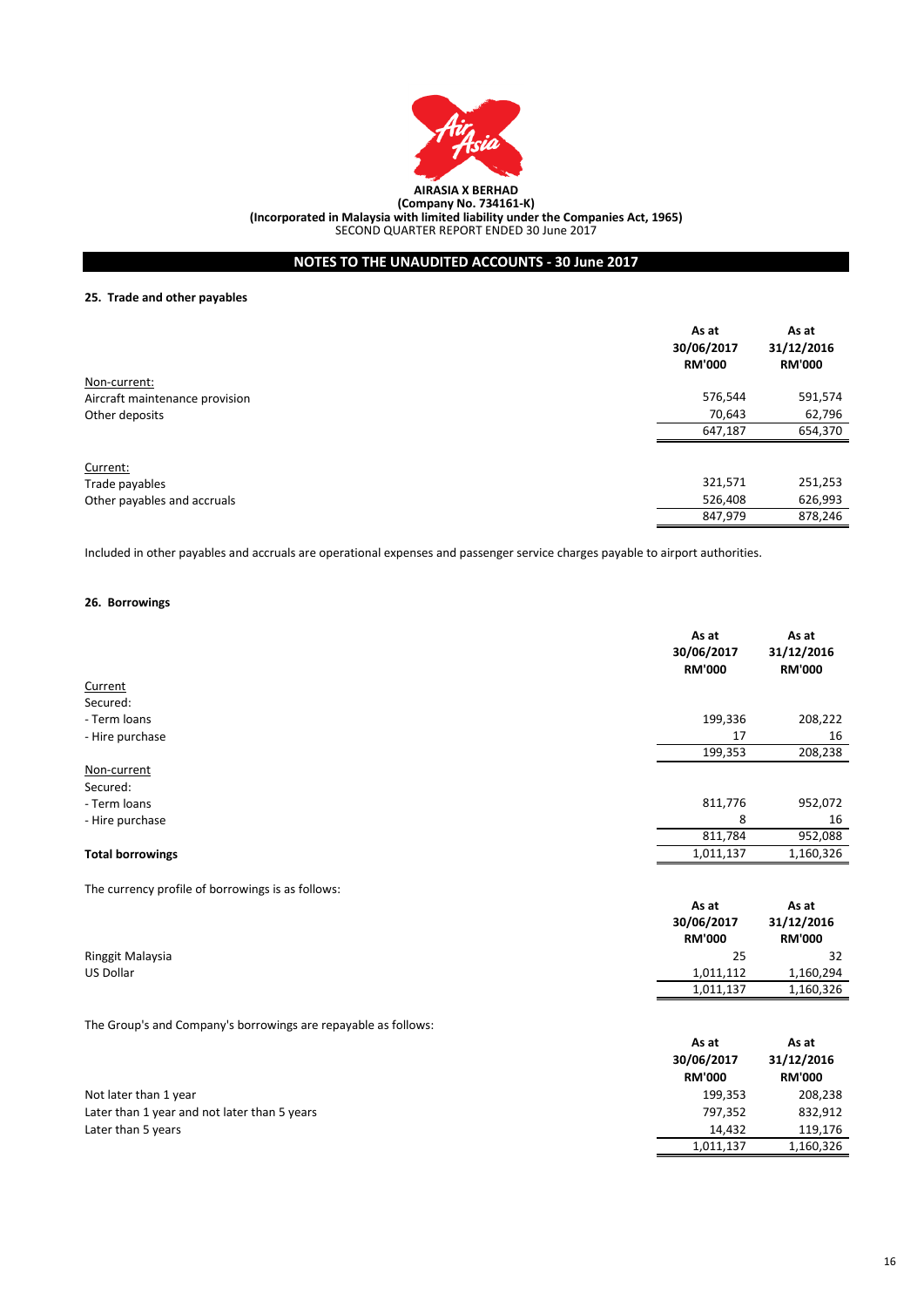

# **NOTES TO THE UNAUDITED ACCOUNTS - 30 June 2017**

## **27. Profit per share**

#### Basic profit per share

Basic profit per share is calculated by dividing the net profit for the quarter/financial period by the weighted average number of ordinary shares in issue during the quarter/financial period.

|                                                                  | <b>INDIVIDUAL QUARTER</b>          |                                    | <b>CUMULATIVE</b>          |                            |
|------------------------------------------------------------------|------------------------------------|------------------------------------|----------------------------|----------------------------|
|                                                                  | <b>Quarter ended</b><br>30/06/2017 | <b>Quarter Ended</b><br>30/06/2016 | Period ended<br>30/06/2017 | Period ended<br>30/06/2016 |
| Net profit for the individual quarter/ financial period (RM'000) | 47.438                             | 1.019                              | 57.774                     | 180,508                    |
| Weighted average number of ordinary shares in issue ('000)       | 4.148.148                          | 4.148.148                          | 4.148.148                  | 4,148,148.00               |
| Profit per share (sen)                                           | 1.1                                | 0.0                                | 1.4                        | 4.4                        |

#### **28. Post balance sheet events**

There is no material subsequent event noted during the financial period ended 30 June 2017.

#### **29. Contingent assets and contingent liabilities**

As at the date of this report, the Group does not have any contingent assets or contingent liabilities.

#### **30. Capital commitments outstanding not provided for in the interim financial report**

(a) Capital commitments not provided for in the financial statements are as follows:-

|                   | As at<br>30/06/2017<br><b>RM'000</b> | As at<br>31/12/2016<br><b>RM'000</b> |
|-------------------|--------------------------------------|--------------------------------------|
| Aircraft purchase | 114,010,212                          | 119,092,201                          |
|                   |                                      |                                      |

### (b) Non-cancellable operating leases

The future minimum lease payments and sublease receipts under non-cancellable operating leases are as follows:-

|                                  | As at<br>30/06/2017<br><b>RM'000</b> | As at<br>31/12/2016<br><b>RM'000</b> |
|----------------------------------|--------------------------------------|--------------------------------------|
| Future minimum lease payments    | 8,138,076                            | 9,013,136                            |
| Future minimum sublease receipts | 2,272,735                            | 2,531,740                            |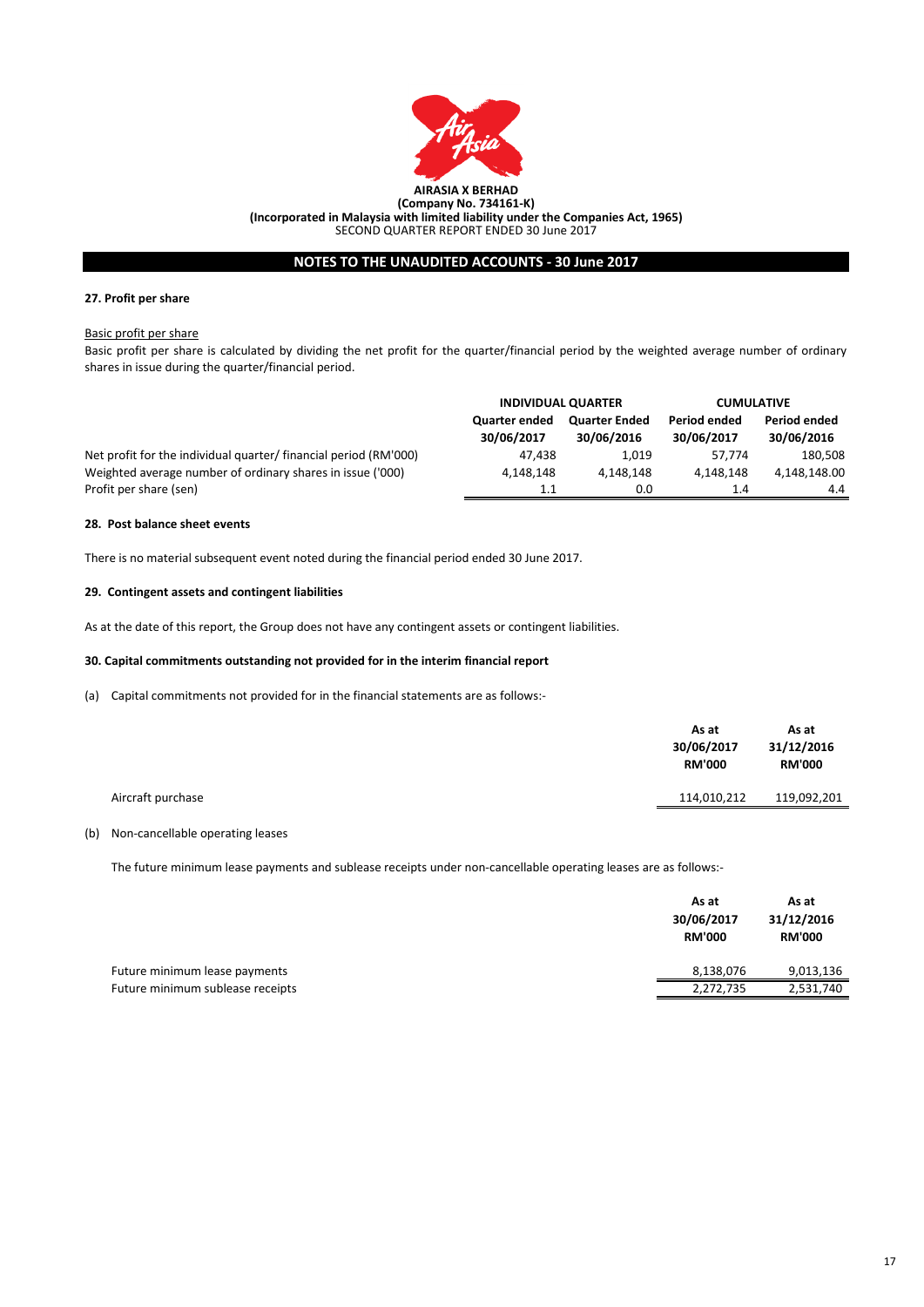

# **NOTES TO THE UNAUDITED ACCOUNTS - 30 June 2017**

### **31. Significant related parties transactions**

Details of the relationships and transactions between AirAsia X and its significant related parties are as described below.

Name of companies **Relationship Relationship** Thai AirAsia X Co Ltd ("TAAX")<br>
PT Indonesia AirAsia Extra ("IAAX") Associate<br>
Joint Venture PT Indonesia AirAsia Extra ("IAAX")

|                                                                         | significant influence or joint control, a |
|-------------------------------------------------------------------------|-------------------------------------------|
| AirAsia Berhad ("AAB")                                                  | and shareholders                          |
| Caterhamjet Global Ltd ("CJG")                                          | <b>Common Directors and shareholders</b>  |
| Thai AirAsia Co. Ltd ("TAA")                                            | <b>Common Directors and shareholders</b>  |
| PT Indonesia AirAsia ("IAA")                                            | Common Directors and shareholders         |
| Philippines AirAsia Inc. (formerly known as "Zest Airway Inc.") ("AAZ") | <b>Common Directors and shareholders</b>  |
| Asian Aviation Centre of Excellence Sdn Bhd ("AACOE")                   | <b>Common Directors and shareholders</b>  |
| Tune Insurance Malaysia Berhad ("TIMB")                                 | <b>Common Directors and shareholders</b>  |
| Rokki Sdn Bhd (formerly known as Tune Box Sdn Bhd) ("Rokki")            | <b>Common Directors and shareholders</b>  |
| AirAsia Global Shared Services Sdn Bhd ("AGSS")                         | <b>Common Directors and shareholders</b>  |
| Yummy Kitchen Sdn Bhd ("Yummy Kitchen")                                 | <b>Common Directors and shareholders</b>  |

These following items have been included in the income statement:

mmon Directors and shareholders mmon Directors and shareholders mmon Directors and shareholders mmon Directors and shareholders mmon Directors and shareholders Shareholder of the Company for which there is no control, nificant influence or joint control, and common Directors d shareholders

**INDIVIDUAL QUARTER CUMULATIVE**

|                                                           |                                                     | <b>INDIVIDUAL QUARIER</b>                           |                                             | <b>CUIVIULAIIVE</b>                         |  |
|-----------------------------------------------------------|-----------------------------------------------------|-----------------------------------------------------|---------------------------------------------|---------------------------------------------|--|
|                                                           | <b>Quarter ended</b><br>30/06/2017<br><b>RM'000</b> | <b>Quarter Ended</b><br>30/06/2016<br><b>RM'000</b> | Period ended<br>30/06/2017<br><b>RM'000</b> | Period ended<br>30/06/2016<br><b>RM'000</b> |  |
| <b>TAAX</b>                                               |                                                     |                                                     |                                             |                                             |  |
| - Aircraft operating lease income for leased aircraft     | 92,275                                              | 81,764                                              | 183,411                                     | 157,970                                     |  |
| - Net operational services charged to TAAX                | 2,908                                               | 775                                                 | 10,134                                      | 2,088                                       |  |
| <b>IAAX</b>                                               |                                                     |                                                     |                                             |                                             |  |
| - Aircraft operating lease income for leased aircraft     | 30,720                                              | 25,421                                              | 59,870                                      | 52,296                                      |  |
| - Net operational services charged to IAAX                | 871                                                 | 3,450                                               | 2,083                                       | 5,814                                       |  |
|                                                           |                                                     |                                                     |                                             |                                             |  |
| AAB                                                       |                                                     |                                                     |                                             |                                             |  |
| - Operational service charges                             | (3,707)                                             | (4, 158)                                            | (7,659)                                     | (7,882)                                     |  |
| - Brand license fee                                       | (3, 120)                                            | (3,919)                                             | (8,530)                                     | (8, 720)                                    |  |
| - Charter air travel services                             |                                                     | 25,926                                              |                                             | 35,041                                      |  |
| <b>CJG</b>                                                |                                                     |                                                     |                                             |                                             |  |
| - Charter air travel services                             |                                                     | (1,508)                                             | (2,780)                                     | (2, 975)                                    |  |
| <b>TAA</b>                                                |                                                     |                                                     |                                             |                                             |  |
| - Net operational services charged (from)/to TAA          | 419                                                 | 312                                                 | 728                                         | 649                                         |  |
| <b>IAA</b>                                                |                                                     |                                                     |                                             |                                             |  |
| - Net operational services charged (from)/to IAA          | (4, 381)                                            | 314                                                 | (1,581)                                     | 1,061                                       |  |
| AAZ                                                       |                                                     |                                                     |                                             |                                             |  |
| - Net operational services charged (from)/to AAZ          | 1,857                                               | 757                                                 | 3,447                                       | 2,386                                       |  |
| <b>AACOE</b>                                              |                                                     |                                                     |                                             |                                             |  |
| - Training services                                       | (1, 154)                                            | (3,307)                                             | (1,648)                                     | (5,099)                                     |  |
| <b>TIMB</b>                                               |                                                     |                                                     |                                             |                                             |  |
| - Commission received/ receivable on travel insurance     | 870                                                 | 1,040                                               | 1,347                                       | 2,733                                       |  |
| - Premium collected on behalf of TIMB on travel insurance | (2,610)                                             | (4, 160)                                            | (4, 517)                                    | (10, 932)                                   |  |
| Rokki                                                     |                                                     |                                                     |                                             |                                             |  |
| - In-flight entertainment system and software expenses    | (980)                                               | (752)                                               | (2,019)                                     | (1,639)                                     |  |
|                                                           |                                                     |                                                     |                                             |                                             |  |
| AGSS                                                      |                                                     |                                                     |                                             |                                             |  |
| - Provision of shared services                            | (916)                                               | (1,981)                                             | (1,979)                                     | (2,969)                                     |  |
| Yummy Kitchen                                             |                                                     |                                                     |                                             |                                             |  |
| - Provision of food catering services                     | (276)                                               |                                                     | (276)                                       |                                             |  |